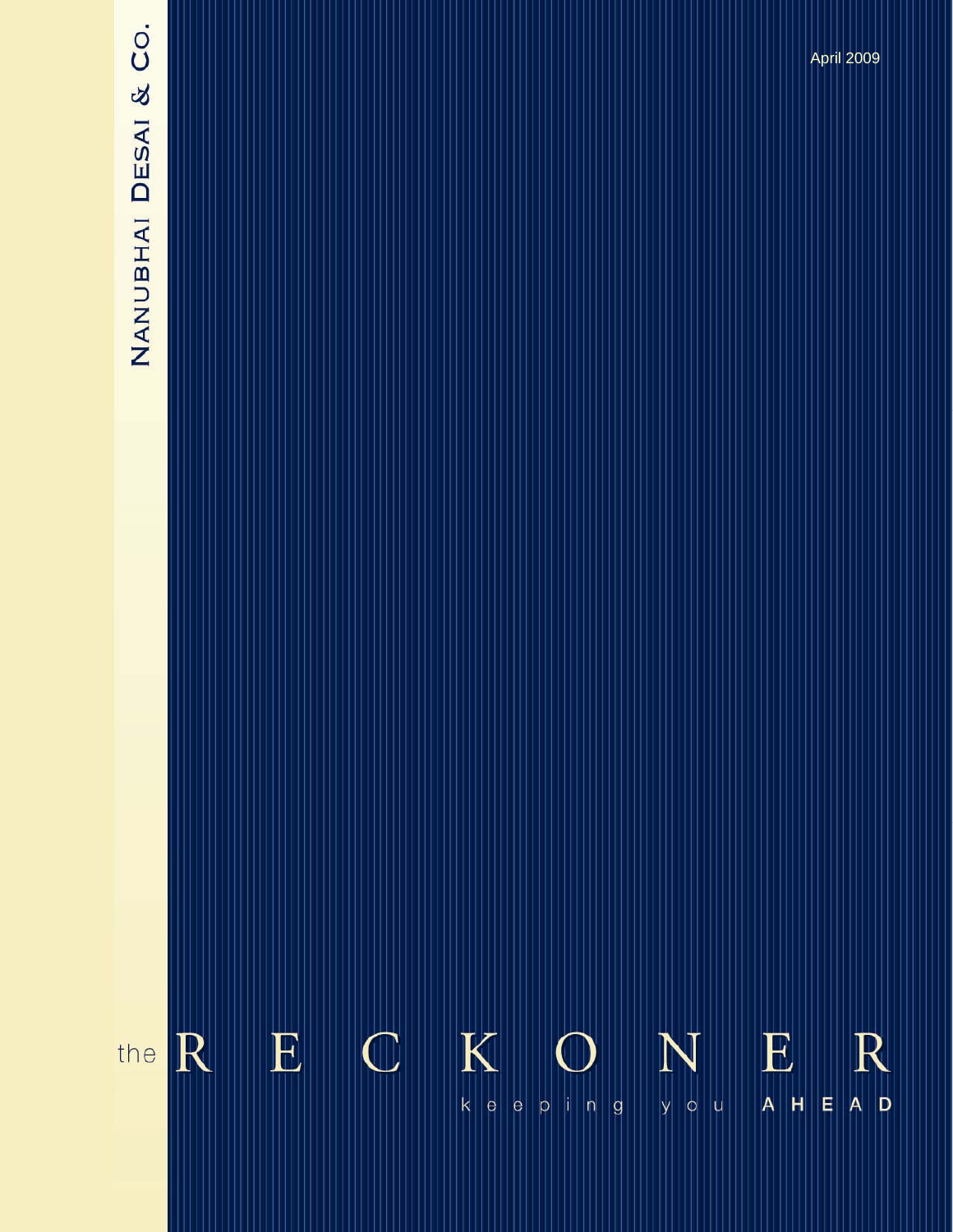# **Contents**

| DISCLAIMER AND STATUTORY NOTICE25 |  |
|-----------------------------------|--|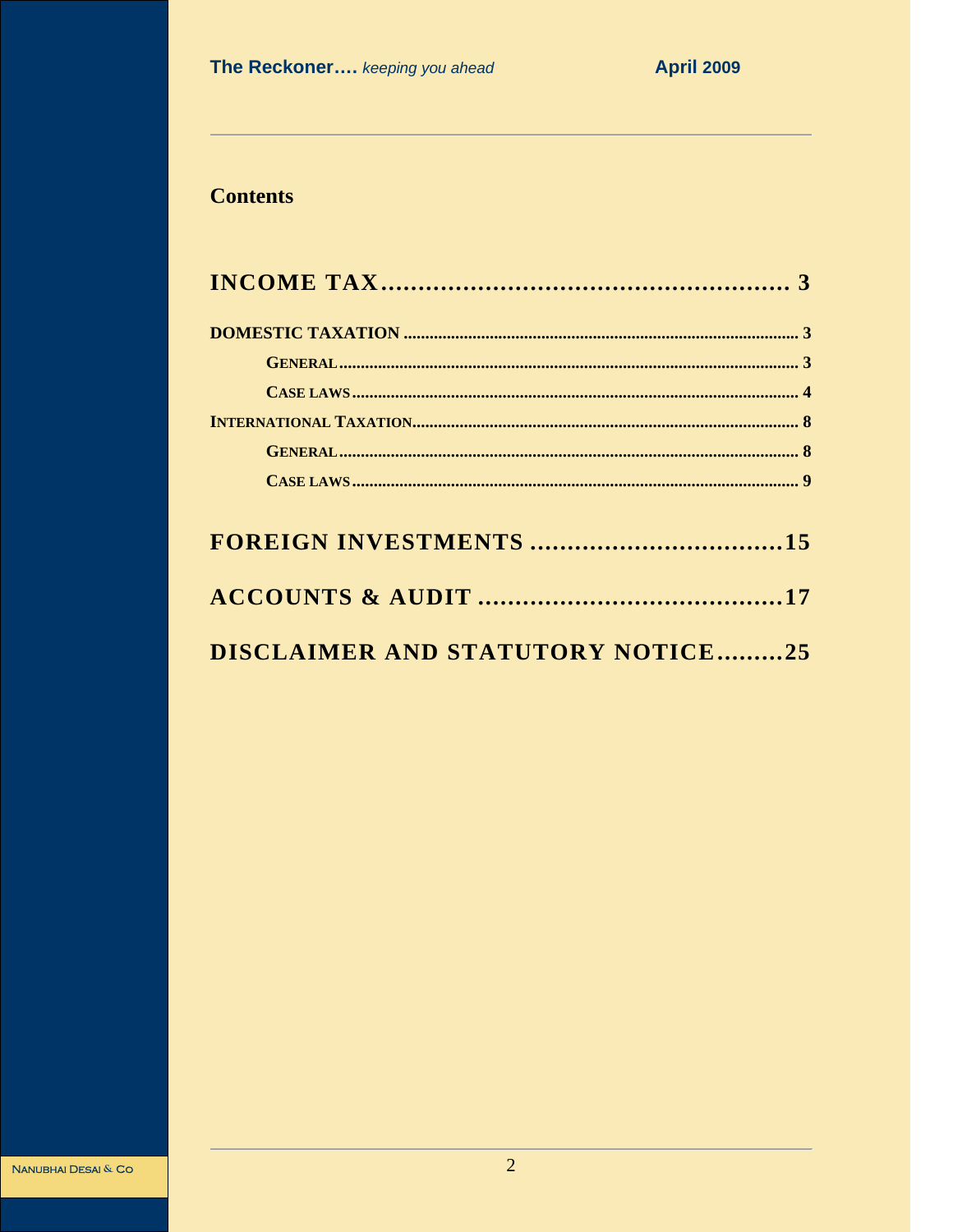# **INCOME TAX**

#### **DOMESTIC TAXATION**

#### **GENERAL**

#### **DEPRECIATION ON NEW COMMERCIAL VEHICLES**

The Central Board of Direct Taxes (CBDT) has issued a circular stating that the benefit of enhanced depreciation on commercial vehicles has been extended up to 30th September 2009. The eligibility for claiming depreciation @ 50 per cent on New Commercial Vehicles has been extended. Hence, the new commercial vehicles acquired upto 30th September, 2009 and put to use before the 1st October 2009 are eligible for claiming higher depreciation @ 50 per cent.

#### **INVESTMENT OF RS. 50,000 IN NSC OR RS. 1 LAKH IN ULIP MAY NEED PAN**

Investors may soon need to mention their Permanent Account Number (PAN) to invest more than Rs 50,000 in National Savings Certificates (NSC), or to buy a unit-linked insurance policy where premium payment exceeds Rs 1 lakh. The government is likely to propose an amendment to the present rules where by it would be mandatory to produce the taxpayer identification number for making investments several small savings schemes.

The move will help income-tax authorities to check tax evasion. PAN allows the authorities to establish an audit trail, as information can be matched with income and investment details disclosed in the tax return.

Presently, quoting of PAN is mandatory for credit card application, investment in mutual funds, time deposits of more than Rs 50,000 with any banking company or opening of savings account and deposit of more than Rs 50,000 with post office.

PAN is not required for investment in NSC, Kisan Vikas Patra and monthly income schemes from post office. Transactions such as purchase or sale of property, sale or purchase of a motor vehicle requiring registration other than two-wheelers, and payment to hotels and restaurants against bills exceeding Rs 25,000 also require PAN.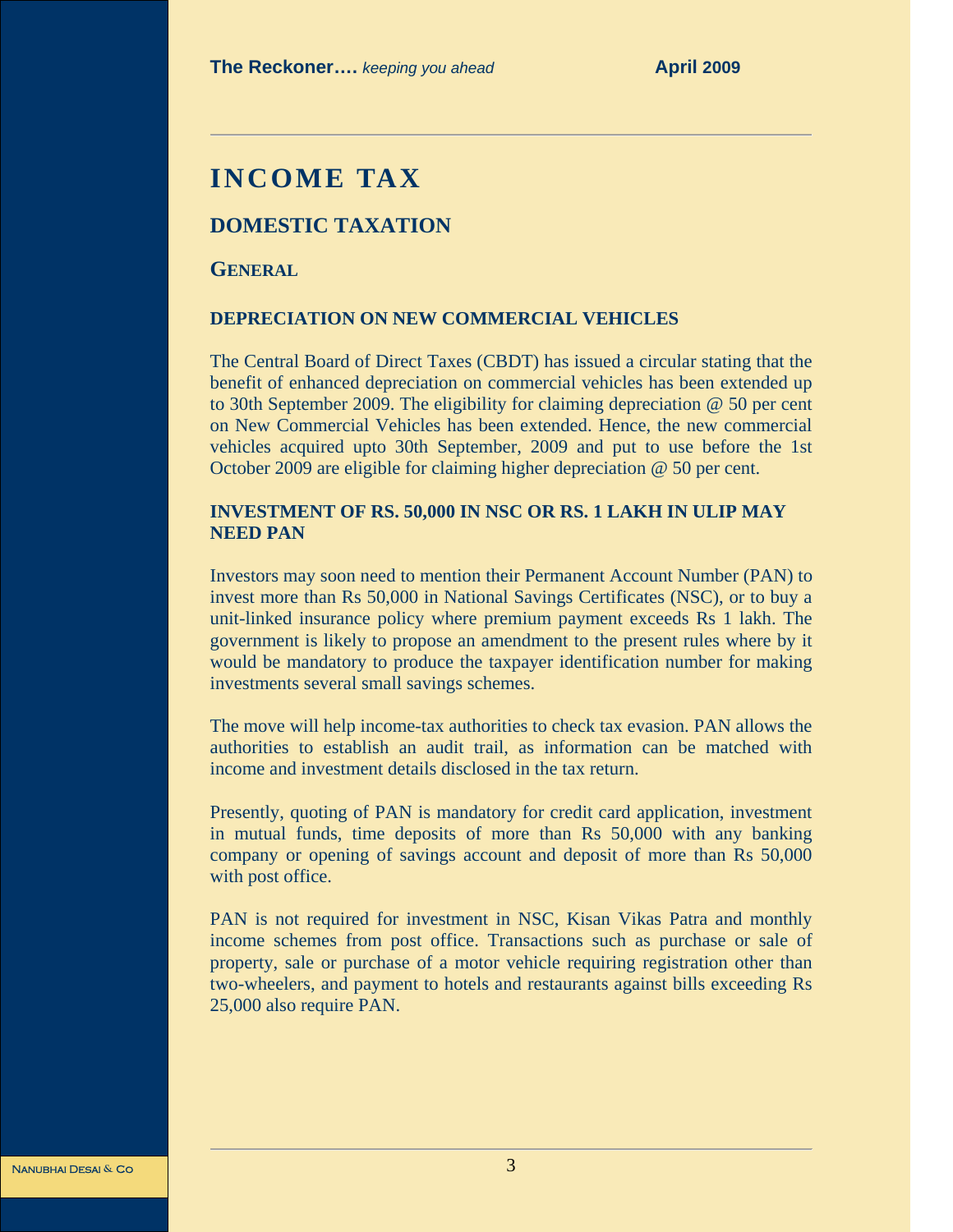#### **NEW INCOME TAX RETURN FORMS NOTIFIED FOR ASSESSMENT YEAR 2009-10**

The Central Board of Direct Taxes (CBDT) has notified new income tax return forms for financial year 2008-09 (assessment year 2009-10). The new forms have been prepared having regard to the changes brought about by the Finance Act 2008.

#### **E-PAYMENT OF TAXES MANDATORY**

The Central Board of Direct Taxes (CBDT) has made e-payment of taxes mandatory for all deductors effective April 1. Accordingly, all categories of non-corporate taxpayers with turnover less than Rs 40 lakh or gross receipts less than Rs 10 lakh will have to make electronic payment to the exchequer of the income-tax that they deduct at source.

Presently, E-payment of taxes is mandatory for corporates and assesses that are subject to tax audit.

#### **AMENDMENT IN FORM NO. 3CD**

Vide notification no 36/2009; CBDT has amended Form no 3CD. In Form No. 3CD, after item 17, a new item 17A has been inserted. The item 17A requires to state the amount of interest inadmissible under Section 23 of the Micro, Small and Medium Enterprises Development Act, 2006.

#### **CASE LAWS**

#### **1. CIT vs. Singapore Airlines (Delhi High Court)**

#### **TDS required even on commission retained by agent**

The assessee-airline supplied blank tickets to the travel agent, on terms that the same be sold at a minimum price and the difference between the minimum price and the price at which the tickets were sold to the passenger was retained by the travel agent. The question arose whether the amount so retained by the agent was "commission" and whether the assessee was required to deduct tax thereon under section 194 H of the Income Tax Act.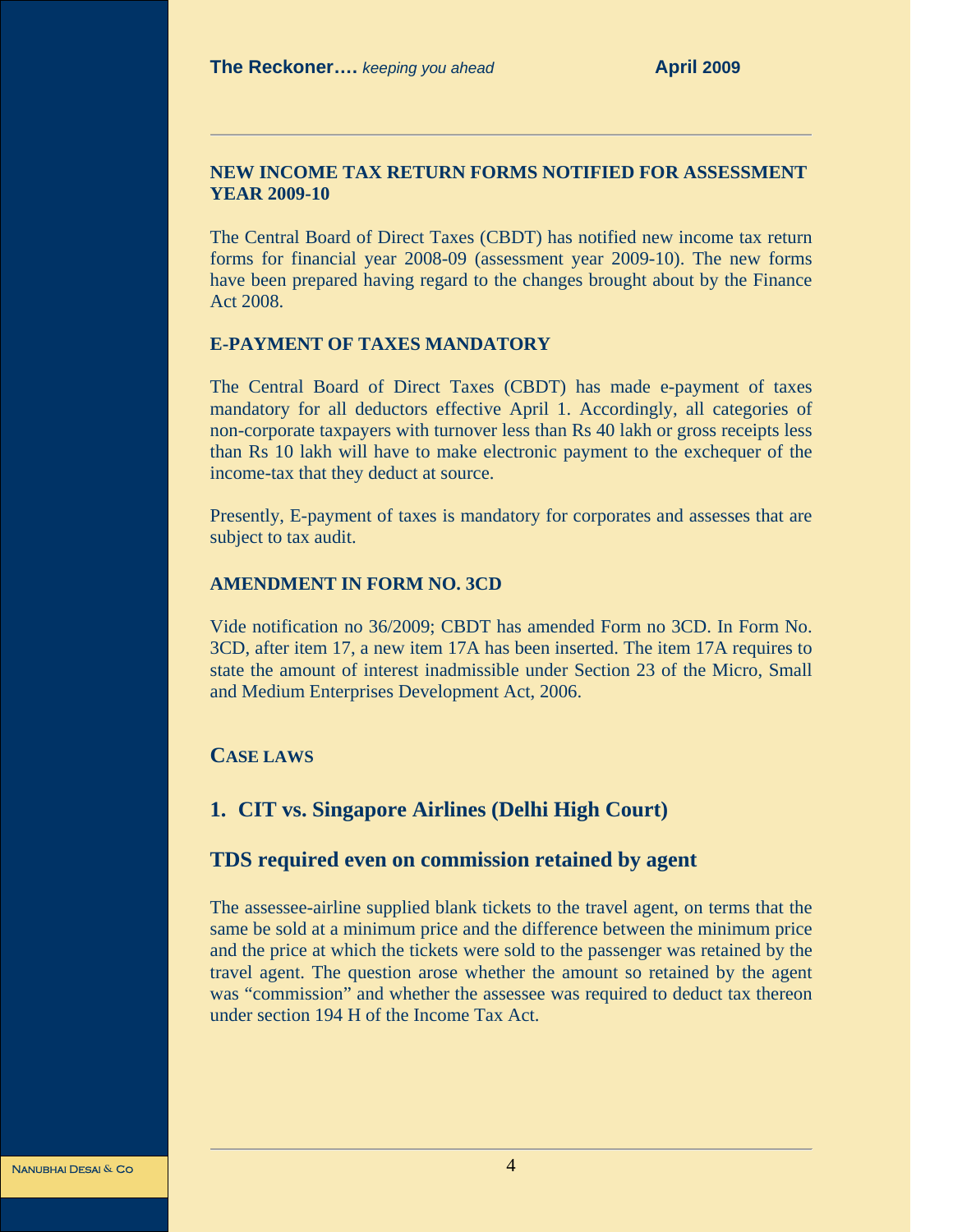The relationship between the airline and the travel agent was that of a principal and agent as all the requirements of section 182 of the Contract Act were fulfilled by them.

The issues before the Delhi High Courts were:

- Whether supplementary commission received by travel agents of assessee-airlines is a "commission" within the meaning of Section 194H of the Income Tax Act, 1961. If that be so, the failure on the part of the assessee-airlines would render them liable for consequences under Section 201(1) and 201(1A) of the Act.
- Whether tickets issued by assessee-airlines to its travel agents at a concessional price would result in bringing the transaction within the ambit of Section 194H of the Act. If that be so, would the assesseeairlines be liable for the ensuing consequences under Sections 201(1) and 201(1A) of the Act.

# **Decision of Delhi High Court:**

The Delhi High Court held as under:

- By the acts of the travel agent, a legal relationship was created between the airline and the passenger. The monies retained by the travel agent in the form of supplementary commission is not a "discount" because the travel agent never obtains proprietary rights to the tickets and has never paid a "price" for the same. Instead, the same is "commission". Because it is received for services rendered on behalf of the assessee-airline, the airline thus obliged to have deducted tax under section 194H at the rate prescribed during the relevant period. The assessee-airline having not deducted the tax at source, they are liable to be held, within the terms of Section 201(1), as assessee(s)-in-default and also liable for payment of interest in terms of section 201(1A) of the Act.
- The argument that the assessee-airline is unable to deduct tax at source since it is unaware of the commission retained by the agent till a billing analysis is done is not acceptable because once an obligation is cast, it is for the assessee-airline to retrieve the necessary information from the travel agent and put itself in a position to deduct tax. The assessee cannot take up the stand that the machinery for deduction of tax has failed.
- However, in respect of the issue of "concessional" tickets to the agents, the difference between the full value and the concessional price was not "commission" because though it was a reward for services, title to the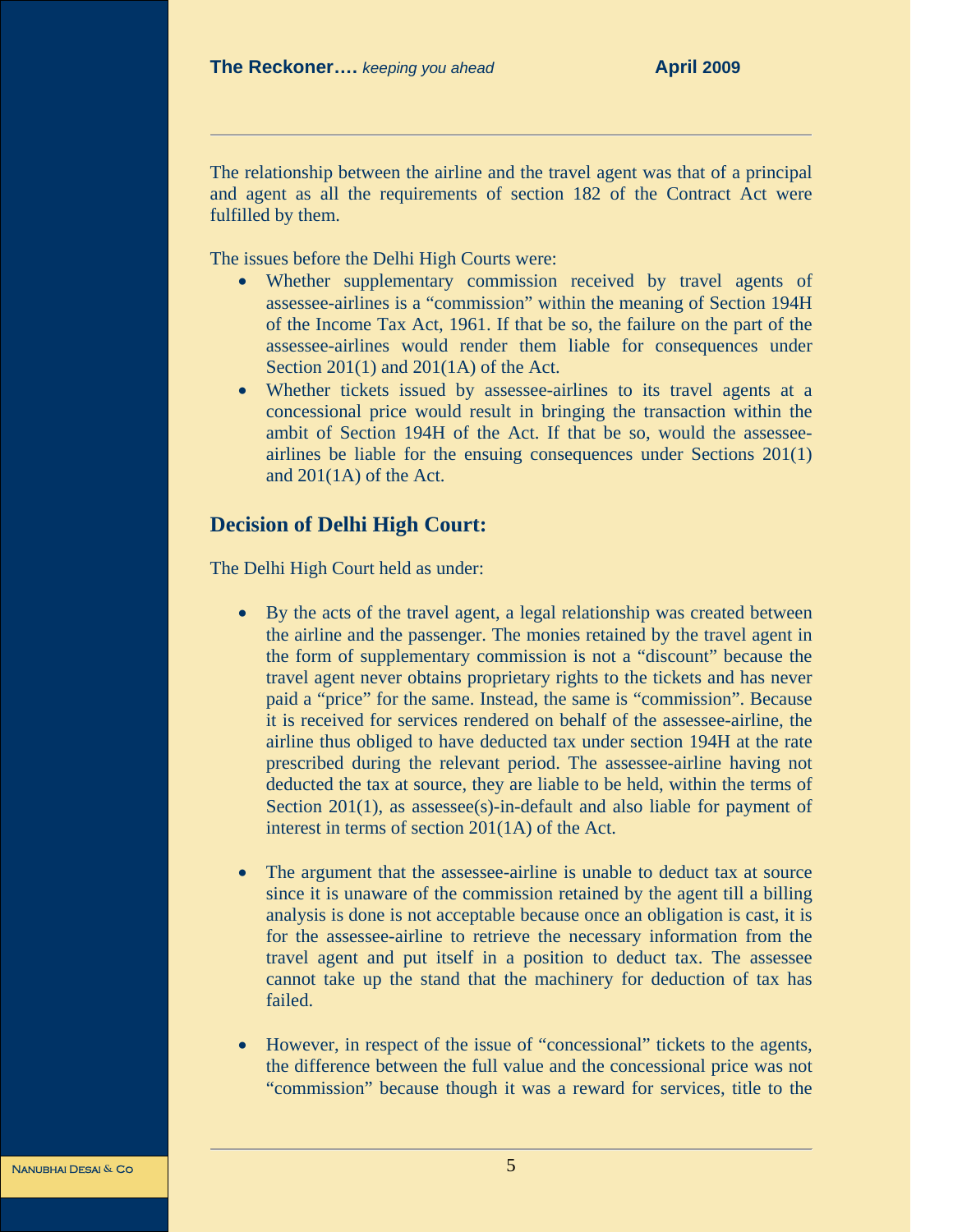ticket passes to the agent and the relationship was that of a principal to principal. The difference was a "discount".

# **2. CIT vs. Woodward Governor (Supreme Court)**

# **Foreign Exchange fluctuation losses are allowable on accrual basis**

The assessee was following on the mercantile system of accounting. The assessee claimed that the additional liability arising on account of fluctuation in the rate of exchange in respect of loans taken for revenue purposes was allowable as deduction under section 37(1) in the year of fluctuation in the rate of exchange and not in the year of repayment of such loans. The AO held that the liability as on the last date of the previous year under consideration was a contingent liability, it was not an ascertained liability and consequently it had to be added back to the total income of the assessee. Accordingly, he added back Rs. 29,49,088 being the unrealized loss due to foreign exchange fluctuation. In other words, the debit to the P&L account was disallowed. This order of the AO was upheld by the CIT (A). The Tribunal and the High Court held that the claim of the assessee for deduction of unrealized loss due to foreign exchange fluctuation as on the last date of the previous year had to be allowed. Aggrieved by the orders, the Revenue filed an appeal before Supreme Court.

The assessee further claimed that the actual cost of imported assets acquired in foreign currency is entitled to be adjusted under section 43A (prior to the amendment by the Finance Act 2002) on account of fluctuation in the rate of exchange at each balance sheet date, pending actual payment of the varied liability.

# **Decision of Supreme Court:**

The Supreme Court passed the order dismissing the appeal of Department and held that:

- The term "expenditure" in section 37 covers an amount which is a "loss" even though the said amount has not gone out from the pocket of the assessee. The "loss" suffered by the assessee on account of the exchange difference as on the date of the balance sheet is an item of expenditure under section 37(1).
- Profits and gains are required to be computed in accordance with commercial principles and accounting standards especially AS 11 – "The effects for changes in Foreign Exchange Rates" (AS 11). Accounts and the accounting method followed by an assessee continuously for a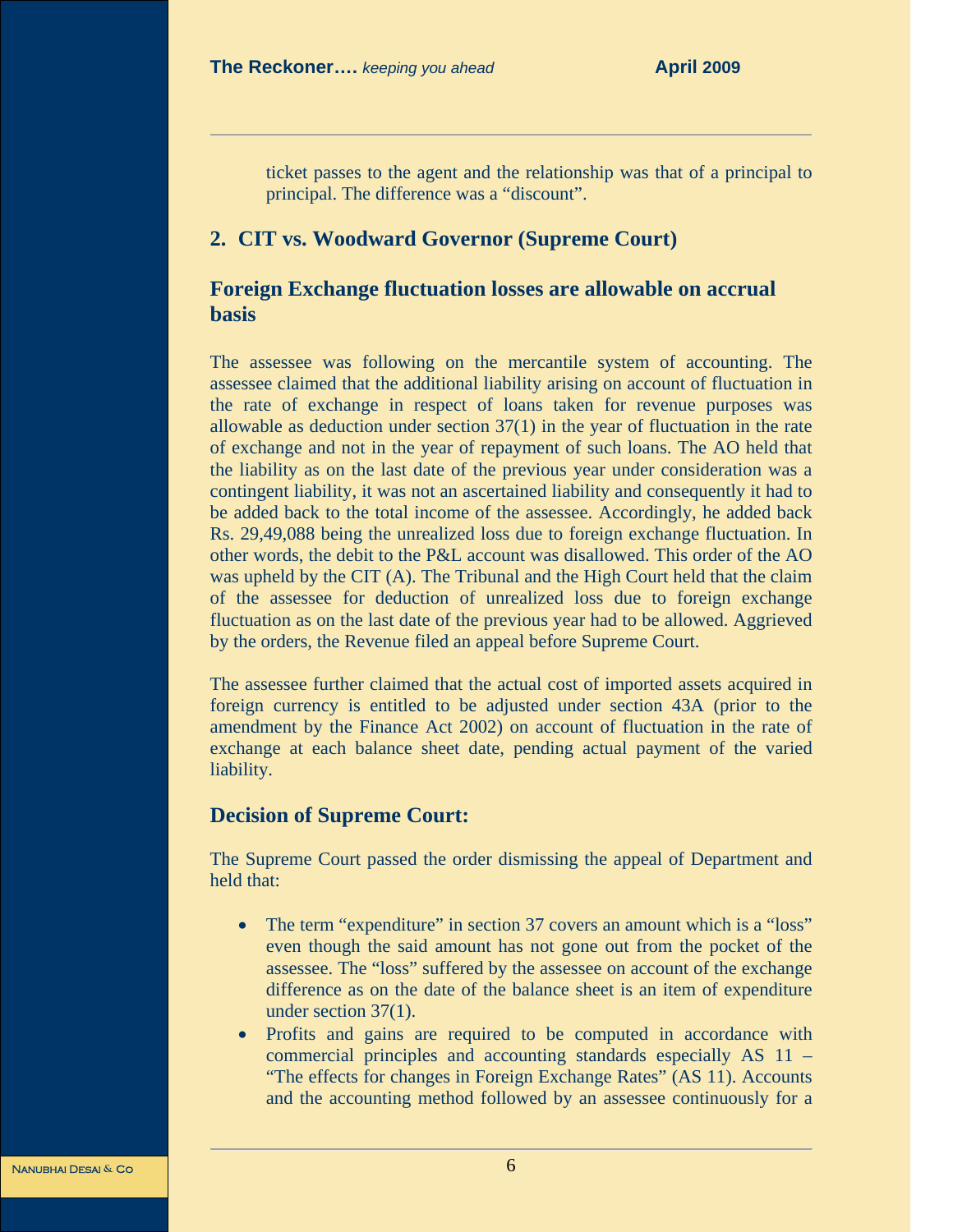given period of time needs to be presumed to be correct till the AO comes to the conclusion for reasons to be given that the system does not reflect true and correct profits.

- The fact that the department taxed the gains on fluctuation on the basis of accrual while disallowing the loss is important and indicates the double standards adopted by the Department.
- Under section 43A (pre-amendment), the change in the rate of exchange subsequent to the acquisition of asset triggers the adjustment in the actual cost of the assets. Actual payment of the liability as a consequence of the exchange variation is not required. The amendment of section 43A by the Finance Act 2002 w.e.f. 1.4.2003 is not clarificatory.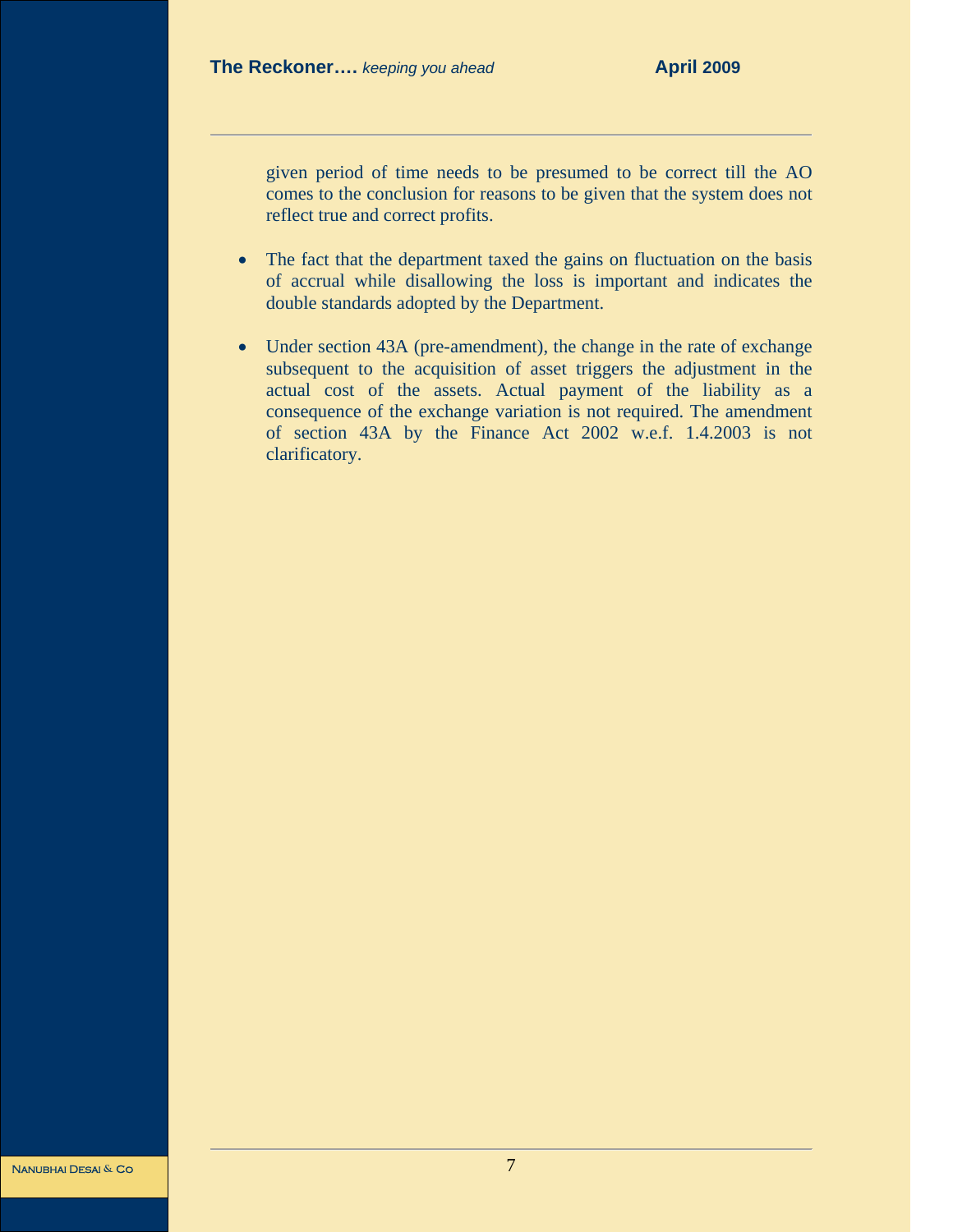# **International Taxation**

**GENERAL**

#### **NEW PROCEDURE FOR MAKING FOREIGN REMITTANCES W. E. F 1 JULY 2009**

Section 195(1) of the ITA requires that any person who is responsible for paying any interest or any other sum chargeable under the provisions of the ITA (except dividend and salary income) to a non-resident or to a foreign company, must deduct tax at the applicable rates at the time of payment of the amount or at the time of credit of the amount to the payee's account, whichever is earlier.

Presently, CBDT Circular No 10/2002 dated 9 October 2002 read with Circular No 767/1998 dated 22 May 1998 and Circular No 759 dated 18 November 2007 requires the banker of the Indian resident who is making such payments to forward form A-2 (prescribed by the RBI) to the Assessing Officer. This form is to be submitted with the undertaking and the Chartered Accountant Certificate furnished by such Indian resident in the prescribed format.

#### **Insertion of Section 195(6) and Rule 37BB**

The Finance Act 2008 has now inserted a new sub-section (6) to section 195 of the ITA under which a remitter is required to furnish information relating to payment of any sum to a non resident in the form and manner as may be prescribed by the CBDT. Rule 37BB has been inserted in the IT Rules vide Notification No 30/2009 dated 25 March 2009. This Rule requires such persons to furnish the information referred to in section 195(6) in the following manner:

- Obtain a certificate from a Chartered Accountant in Form No 15CB. (R.37BB (1) and (2));
- Furnish the information as required under section 195(6) in Form No 15CA (R. 37 BB); and
- Form 15CA is required to be electronically filed (e-filing) on the website designated by the Income-Tax Department and a signed printout of the same has to be submitted prior to remitting the payment.

Incidentally, Para 34.2 of the Circular No 1/2009 dated 27 March 2009 released by the CBDT explains that such e-filing has been introduced to efficiently monitor and track transactions in a timely manner.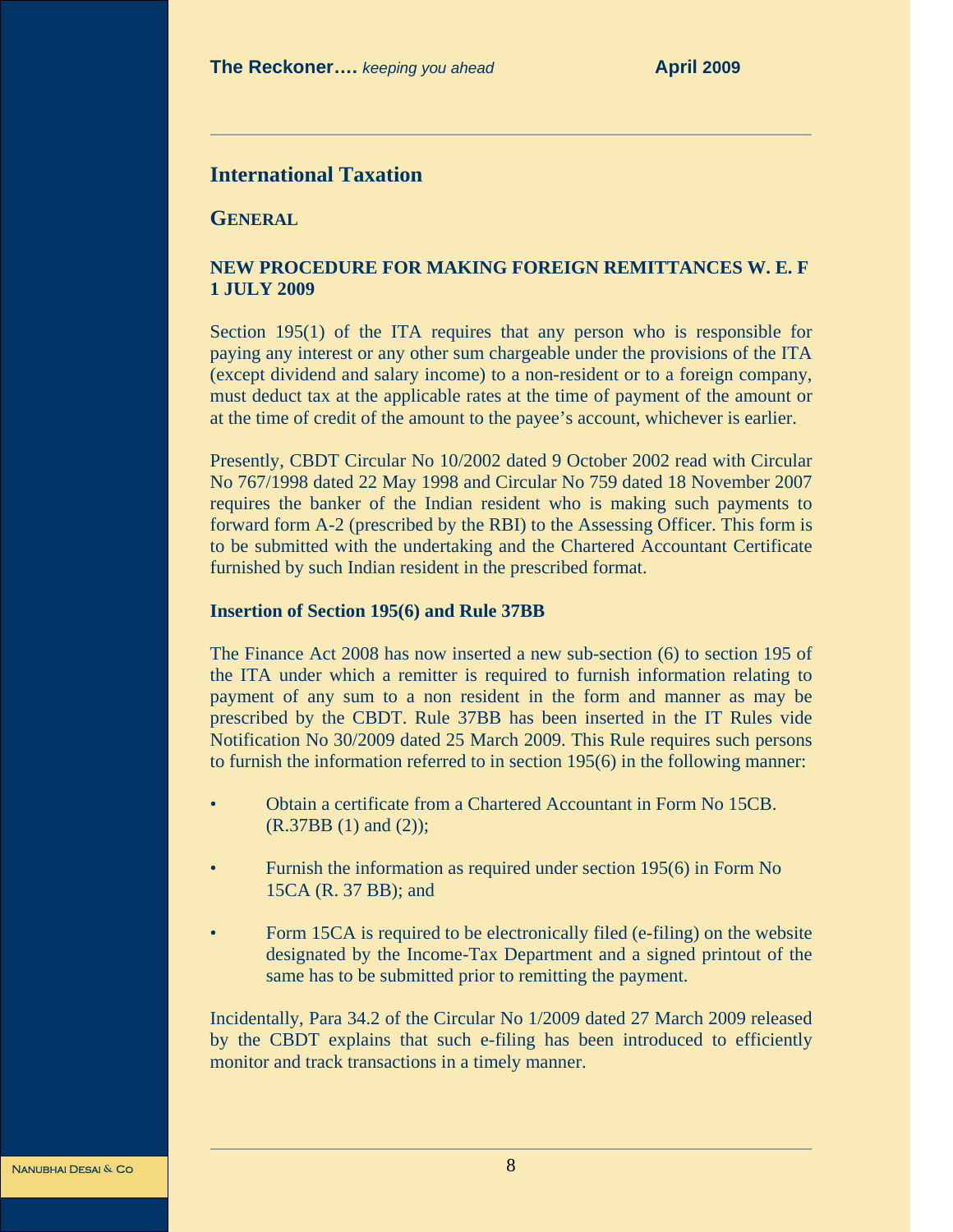#### **Effective Date**

The new Rule becomes effective from 1 July 2009.

#### **CASE LAWS**

# **1. CIT vs. Eli Lilly and Co. (India) Pvt. Ltd. (Supreme Court)**

# **TDS on foreign salary is required even though assessee is not the payer**

Few expatriate employees employed with a Foreign Company were deputed to the assessee employer. The said employees, who were deputed to the assessee employer, continued to be employees of a Foreign Company. The said employees received salary and allowances in the home country in foreign currency. The question arose with regard to obligation of the foreign employer to deduct tax at source on such payments under section 192 of the Income Tax Act. When the matter had come up before the High Court, it was held that the assessee was not under obligation to deduct tax at source under section 192 on the ground that the said payments were made by a Foreign Company and not by the assessee.

#### **Decision of Supreme Court:**

The Supreme Court held that:

- i. Though the payment of salary to the expatriate was made by the foreign company outside India, the TDS provisions did apply as the Income Tax Act had extra-territorial operation as there was a nexus between the said salary and the rendering of services in India;
- ii. Under section 9 (1) (ii), salary received abroad is deemed to arise in India if it is for services rendered in India. This charging provision has to be read with the machinery provision of section 192 and both are part of an integrated code;
- iii. Section 192 requires the employer to deduct tax after "estimating" the salary payable to the employee. The act of "estimation" is akin to computation of income. In making the estimate, section 9 (1) (ii) has to be taken into account;
- iv. It was found that the salary paid by the foreign company was for services in India and hence the same was deemed to accrue in India under section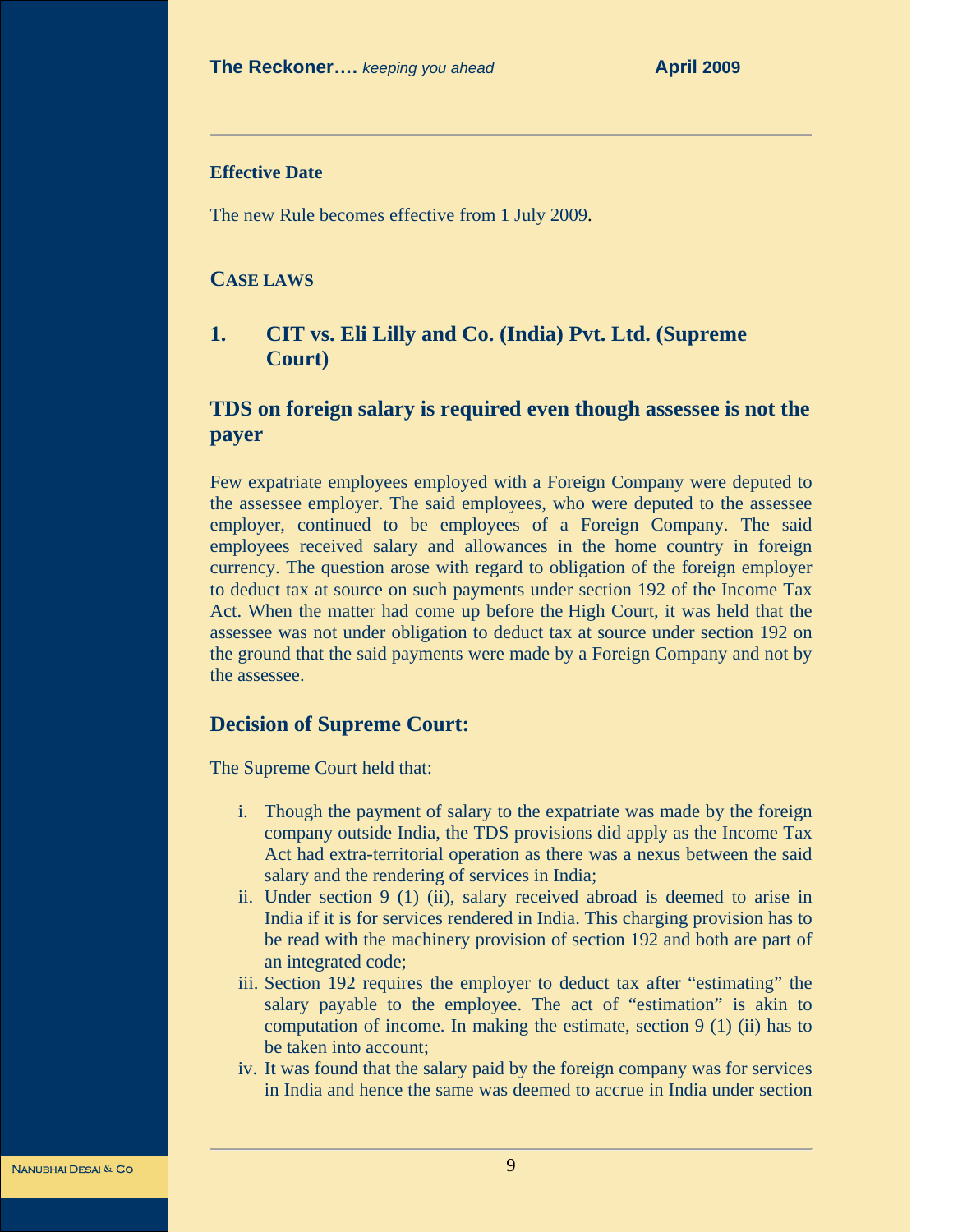9 (1) (ii) and the assessee ought to have deducted tax under section 192 though it was not the payer;

- v. Levy of interest under section 201 (1A) is mandatory and has to be calculated from the date of default to the date of payment either by the assessee or the payee-employee;
- vi. However, levy of penalty under section 271C is not mandatory or compensatory or automatic. Penalty can be levied only if there was no good and sufficient reason for the failure to deduct tax at source. On facts, as the issues were controversial and the assessees acted bona fide, penalty could not be imposed.

# **2. E\*Trade Mauritius Limited (Bombay High Court)**

# **Income of a Mauritius Company from sale of shares of an Indian Company has been subjected to capital gains tax in India**

#### **Facts**

E\*Trade Mauritius Limited (E\*Trade Mauritius) is a limited company incorporated at Mauritius and formed under the laws of Mauritius. E\*Trade Mauritius is a subsidiary of E\*Trade Financial Corporation (E\*Trade US). E\*Trade Mauritius sold shares of IL&FS Investmart Limited (IL&FS), India to HSBC Violet Investments (Mauritius) Limited (HSBC Mauritius). The Income Tax Department had issued a withholding tax certificate inter alia holding that the capital gains arising from the sale shall give rise to taxability in India. E\*Trade Mauritius filed a writ petition before the Bombay High Court challenging the Certificate of Income Tax Department.

# **Bombay High Court's Order**

The Bombay High Court had directed the matter back to the Tax Department for revision proceedings. The High Court directed HSBC Mauritius to deposit an amount of Rupees 245 million, being the tax amount, with the High Court until the matter was disposed off by the Tax Department. The Income Tax Department had concluded that E\*Trade Mauritius was a shell company which acquired funds from E\*Trade US for purchase of shares of IL&FS. The ownership of shares of IL&FS rested with E\*Trade US and accordingly, the actual gains had accrued to E\*Trade US.

The High Court held that the tax amount set aside under its earlier order, to the extent of Rupees 243 million approximately be released to the Tax Department and the balance, of INR 2 million approx, be released to E\*Trade Mauritius. The Bombay High Court has directed HSBC Mauritius to issue a Tax Deducted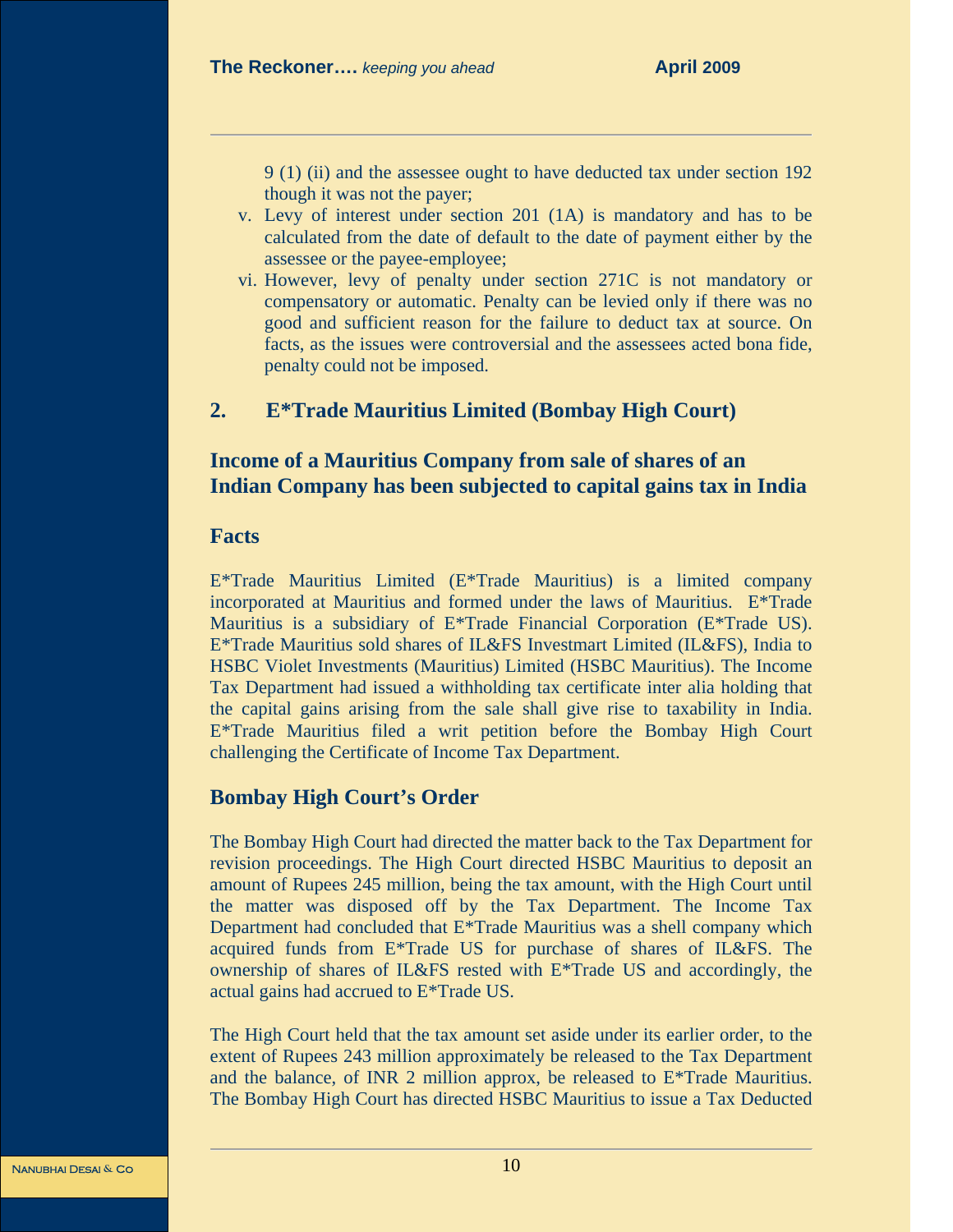at Source (TDS) Certificate to E\*Trade Mauritius to the extent of tax amount paid to the Tax Department.

# **3. Ansaldo Energia SpA v. CIT (Madras High Court)**

# **Separate contracts for offshore and onshore activities with foreign contractor and its Indian subsidiary is taxable as single composite contract**

# **Facts of the case**

The assessee, Ansaldo Energia SpA (Ansaldo), an Italian company, was engaged in the business of selling and setting of power plants. The assessee entered into a turnkey contract with Neyveli Lignite Corporation, India (NLC) to set up a thermal power plant in India. Ansaldo had bid for the contract as a single bidder. The scope of work under the contract involved offshore and onshore supplies and services. Pursuant to the award of the contract on single bidder basis, Ansaldo requested NLC to split the single consolidated contract into four separate contracts. The contracts for offshore supplies and supervisory activities were entered into with Ansaldo, while contracts for onshore supplies and services were executed with Ansaldo Services Private Ltd (Ansaldo India), Ansaldo's Indian subsidiary. Ansaldo claimed exemption for income attributable to offshore supplies since the transfer of title in such supplies had taken place outside India.

# **Assessment and appellant proceedings**

The Tax Authorities, relying on the bid document and specific clauses of the contracts signed by the foreign and the Indian contractor with NLC, held that though Ansaldo had executed four separate contracts for convenience but essentially it was a composite contract for construction of power plant, which was split for tax purposes. The Tax Authorities treated the receipts as FTS and levied tax accordingly.

The Commissioner (Appeals) upheld the order of the Tax Authorities and held that in substance it was one contract entered into by Ansaldo and it had a PE in India. He estimated the profits on the entire project taking into consideration the losses from onshore supply and services contracts and also profits attributable to the PE.

On second appeal, the Tribunal held that the contracts in question were one composite contract and Ansaldo had a common site in the premises of Ansaldo India. It had absolute control and management for all the contracts and that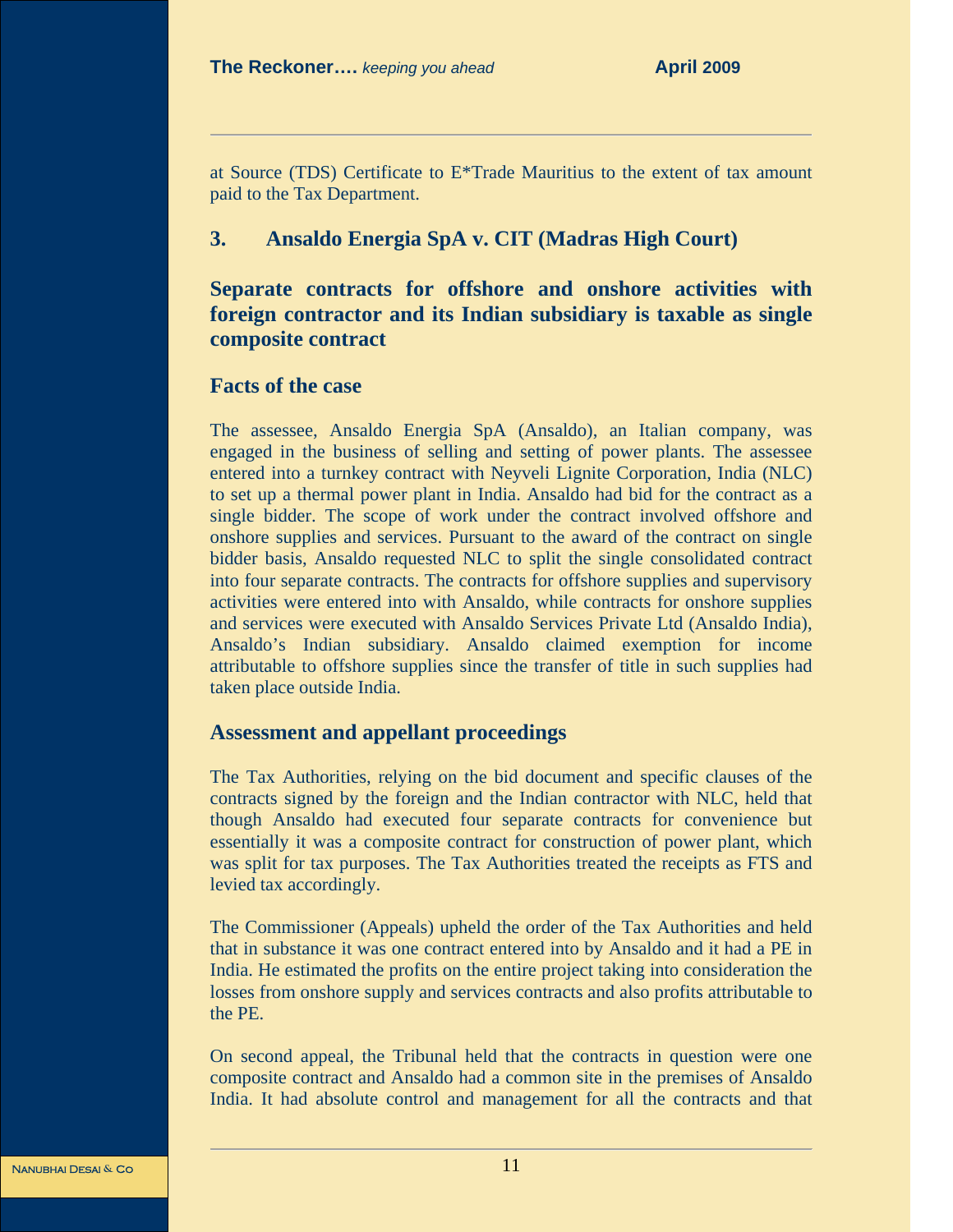there was a PE in India and would be taxable in respect of the profits attributable to the activities performed in India.

# **Decision of Madras High Court**

On appeal to the High Court, the issue was whether all the contracts entered by Ansaldo were in the nature of one composite contract and whether income from contracts undertaken outside India for which consideration was also paid outside India was taxable in India?

The High Court held that:

- Ansaldo bid for the tender of NLC as a single bidder and no separate tenders were requisitioned by NLC. The contract with NLC was a single contract and split subsequently only for taxation purposes;
- The High Court distinguished the ruling of the Supreme Court of India in the case of Ishikawajima-Harima Heavy Industries Ltd v. DIT [288 ITR 408] stating that though a single contract was entered into in that case, the scope of activities to be performed had been clearly demarcated. In the present case, a single contract was initially entered into, which was split at a later stage. The activities proposed to be performed under the contracts, post division, were essentially under one contract;
- The responsibility of completing the project was with Ansaldo. Ansaldo India was not empowered to undertake certain parts of the contract independently and therefore there was an intimate, real and continuous relationship between Ansaldo and Ansaldo India; and
- Ansaldo utilised the office of Ansaldo India for carrying out its activities and also supervised its working. On account of interlacing of onshore and offshore scope of work, Ansaldo formed a PE in India in respect of execution of the entire contract. Mere passing of title outside India in respect of offshore portion of the composite contract would not exempt the offshore supply from tax in India. A part of the income arising from offshore supplies would be taxable in India.

Accordingly, the High Court held that the contract between the parties was a single composite contract and was demarcated only to avoid tax in India and payment made to the foreign contractor was taxable in India. The Court also held that the fact that the title passed outside India for offshore supply will not decide the taxability in India.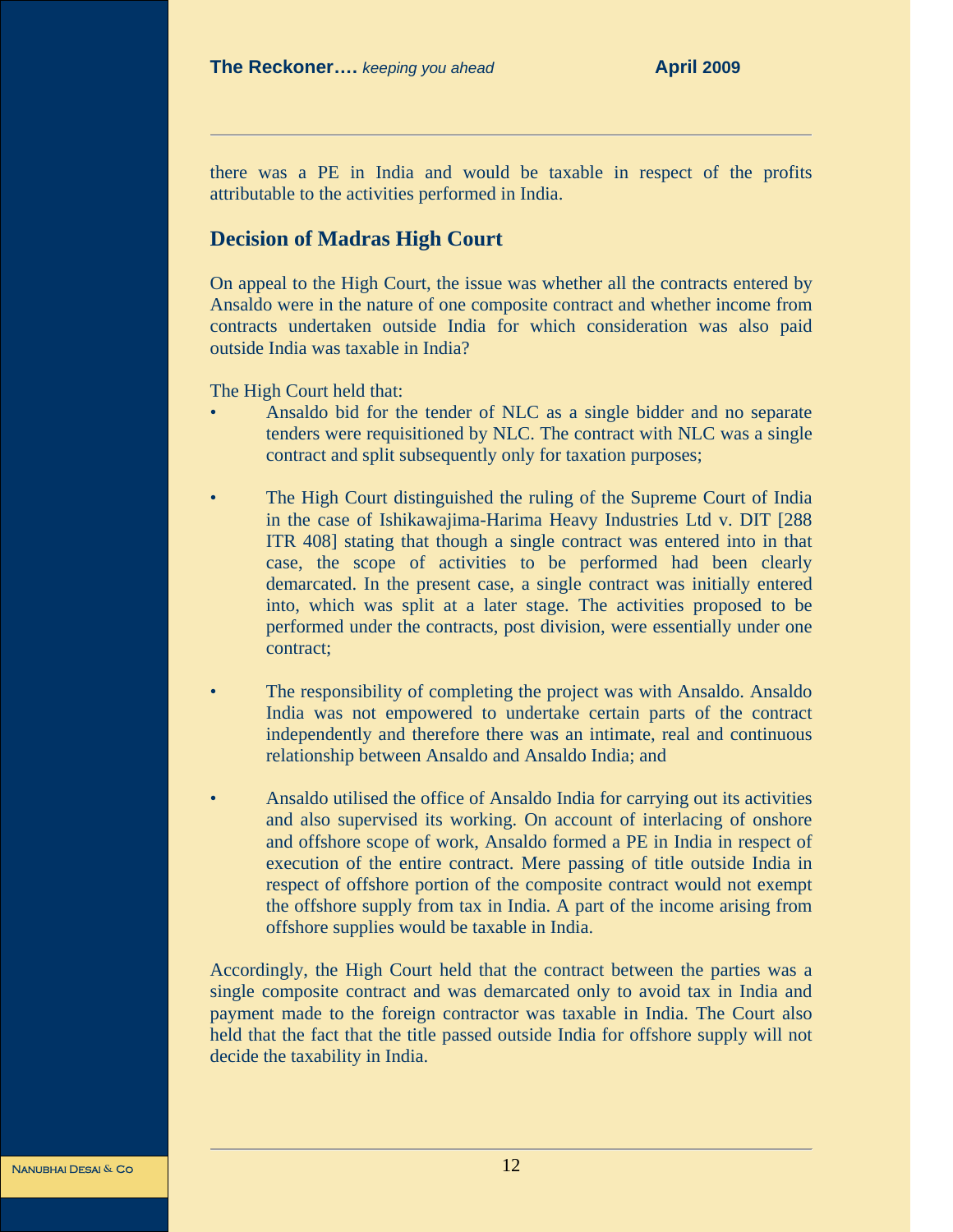**4. Lucent Technologies International Inc v. DCIT (Delhi Tribunal)**

# **Income from transfer of right to use software loaded on hardware is not Royalty under Article 12 of the India-USA Tax Treaty**

#### **Facts of the case**

The assessee, Lucent Technologies International Inc (Lucent USA), a US company, was engaged in the business of supply of hardware and software used for GSM cellular radio telephone system. Lucent USA supplied telecommunications hardware and software to its customers in India by way of entering into a contract with the Indian customers. The software provided by Lucent USA was loaded by the Indian operators onto the handsets of the customers, who would use the software to access the GSM facilities. The Indian customers entered into separate contracts with Lucent Technologies India Ltd (Lucent India), Lucent USA's Indian subsidiary, for erection and installation of the equipment purchased from Lucent USA.

The Tax Authorities held that the software and documentation provided by Lucent USA was taxable in India as Royalty under Article 12 of India-USA Tax Treaty. They held that the usage of software by the Indian customers amounted to transfer of the rights associated with the copyright of the software. They also held that Lucent USA had a fixed place of business in India in the form of Lucent India. Lucent USA sent its employees to conduct network survey, undertake negotiations and carry out market activities in India. The visits of the employees were not casual, and these employees were utilizing the office furniture and were given telephone facilities etc. Hence, it was held that Lucent India was a dependent agent and consequently, the PE of Lucent USA in India with respect to the software supplied. The Tax Authorities thus held that the profit on the supply of hardware was taxable as per Article 7 read with Article 5 of the India-USA Tax Treaty.

The Commissioner (Appeals) held that the assessee did not have a PE in India. However, he held that there was a transfer of copyright by Lucent USA in relation to the software and the amount received on account of such transfer was Royalty as per Article 12 of the India-USA Tax Treaty.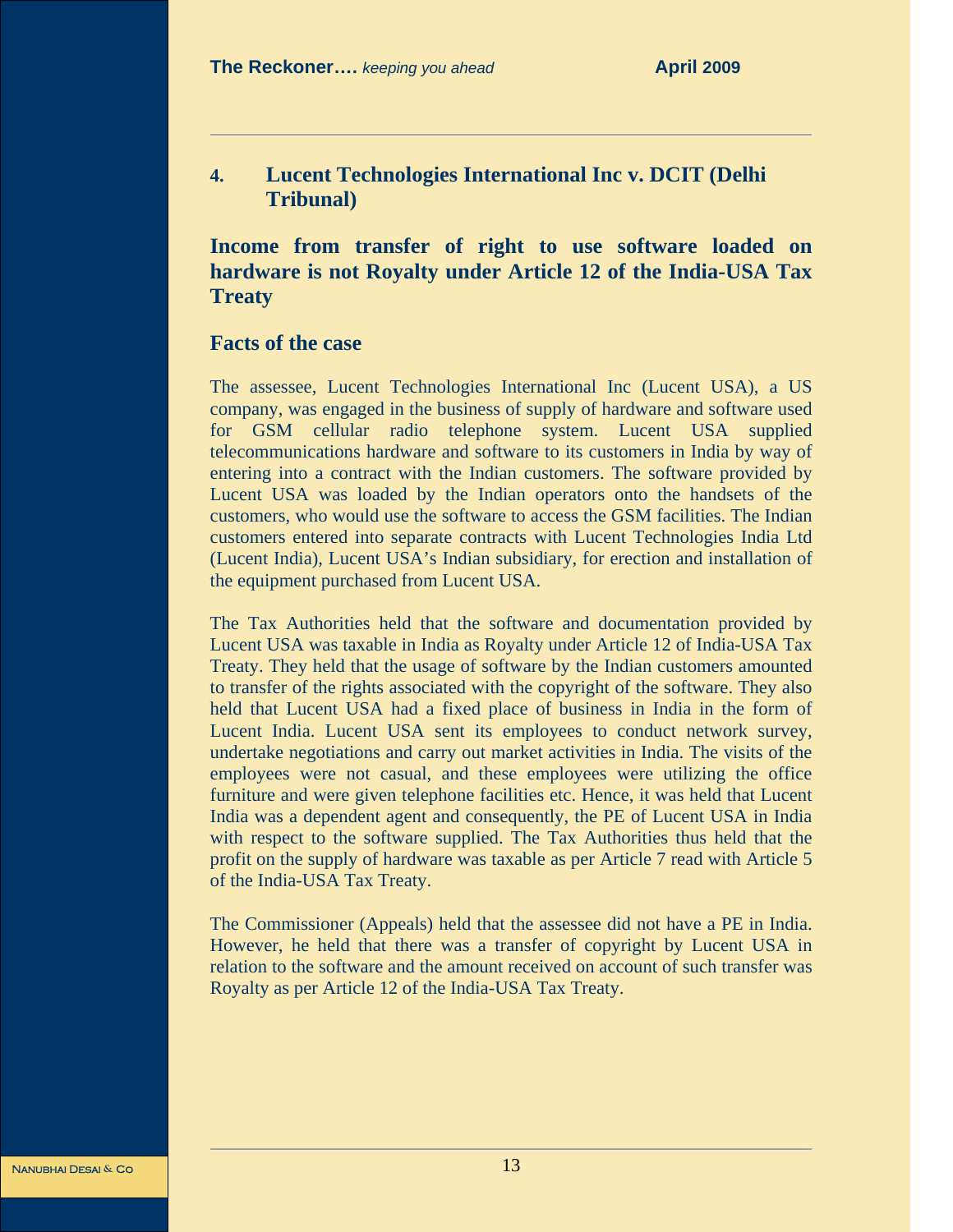#### **On appeal, the issues before the Tribunal were:**

- Whether payment received by Lucent USA under the license agreement allowing the use of computer software by the Indian operators was in the nature of Royalty?
- Whether Lucent USA had a PE in India?

# **Decision of Delhi Tribunal**

The Tribunal ruled that the amount received by the non resident company under a license agreement for supply of hardware and software to operate a GSM cellular system for allowing use of software was not Royalty either under the ITA or India-USA Tax Treaty.

The Tribunal held that:

- The transaction was merely a transfer of a copy of the software. The Indian operators did not license the software to the Indian customers and therefore, the transaction was an outright sale of the software product. The licensee was prohibited from making copies of the software for commercial purposes and merely because the licensee was permitted to make copies for back up purposes, it could not be said that he had acquired copyright in the software. Therefore, the payments made would amount to business profits and not Royalty income;
- A consortium or partnership was created between Lucent USA and Lucent India as both were responsible for the turnkey completion of the GSM project, individually and severally; and
- Apart from the personnel of Lucent USA, Lucent India exercised control over other persons like the employees of the affiliates of Lucent USA who had been employed through Lucent India for installation, commissioning, testing and bringing up to operation of the hardware and the software sold by Lucent USA to the GSM operators. These employees would fall within the term of other personnel and since the employees were in India for more than 90 days within one year period, Lucent India was a service PE of Lucent USA under Article 5(2)(l) of the India-USA Tax Treaty.

Accordingly, the Tribunal held that payments made to Lucent USA under the license agreement were not taxable in India as Royalty and that Lucent India was a service PE of Lucent USA in India.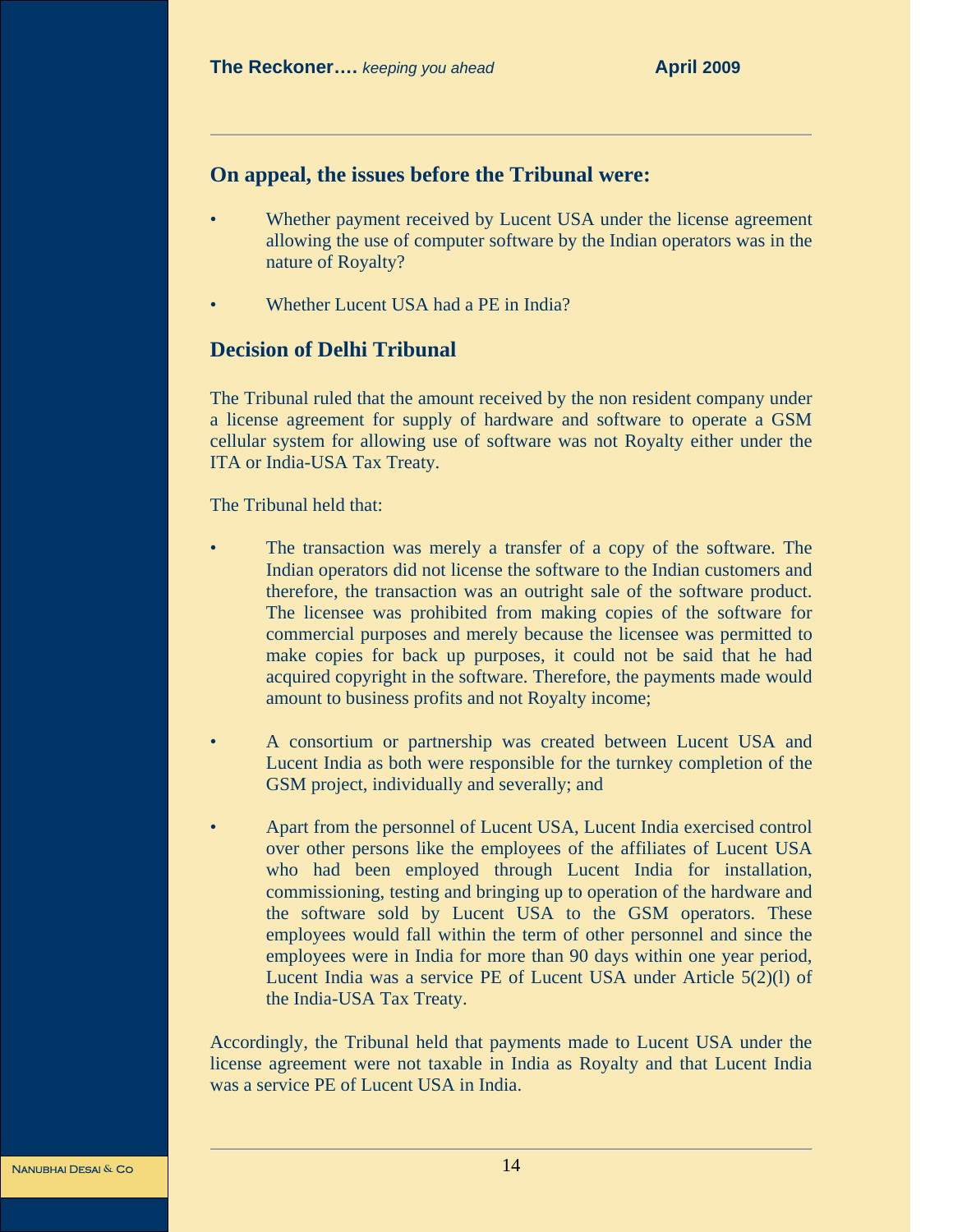# **FOREIGN INVESTMENTS**

#### **Foreign investors in real estate locked for 3 years**

The Foreign Investment Promotion Board (FIPB), the body that clears foreign investment in real estate proposals, has said that foreign investors in Indian real estate cannot sell their stakes to another foreign investor before three years,

With this, FIPB has overruled a provision in FDI policy that exempts foreign players from the rule in cases where fund transfer is from one non-resident to another. Till now, this three-year lock-in was applicable only on foreign investment in real estate and not on investors.

The FIPB view is contrary to the stand taken by the department of industrial policy and promotion (Dipp), the nodal agency that formulates FDI rules in the country. Dipp's view is that a foreign investor can repatriate funds if it offloads its stake to another foreign investor as the actual investment in a project would remain intact and only its ownership would change.

#### **SEBI permits Foreign Institutional Investors (FIIs) to invest its funds in IDRs**

Market regulator Securities Exchange Board of India (SEBI) has permitted foreign institutional investors and mutual funds to invest in Indian Depository Receipts (IDRs).

ADRs or IDRs are derivative instruments, that is, they derive their value from the shares deposited with the custodian.

The move to widen the investor base will increase liquidity for IDRs that will be issued in India. Initially when IDRs were introduced, the government allowed only Indian citizens to invest.

Further, the board of SEBI also decided to permit the issue of depository receipts by custodians on behalf of issuers, and demat holding of IDRs.

Just like American Depository Receipts (ADRs), where Indian companies raise resources from overseas market, IDRs would enable foreign firms to do the same from Indian markets.

Basically, the foreign company will deposit shares with a custodian, who in turn will issue depository receipts based on these shares. The receipts are issued based on the ratio of how many shares equal a single depository receipt.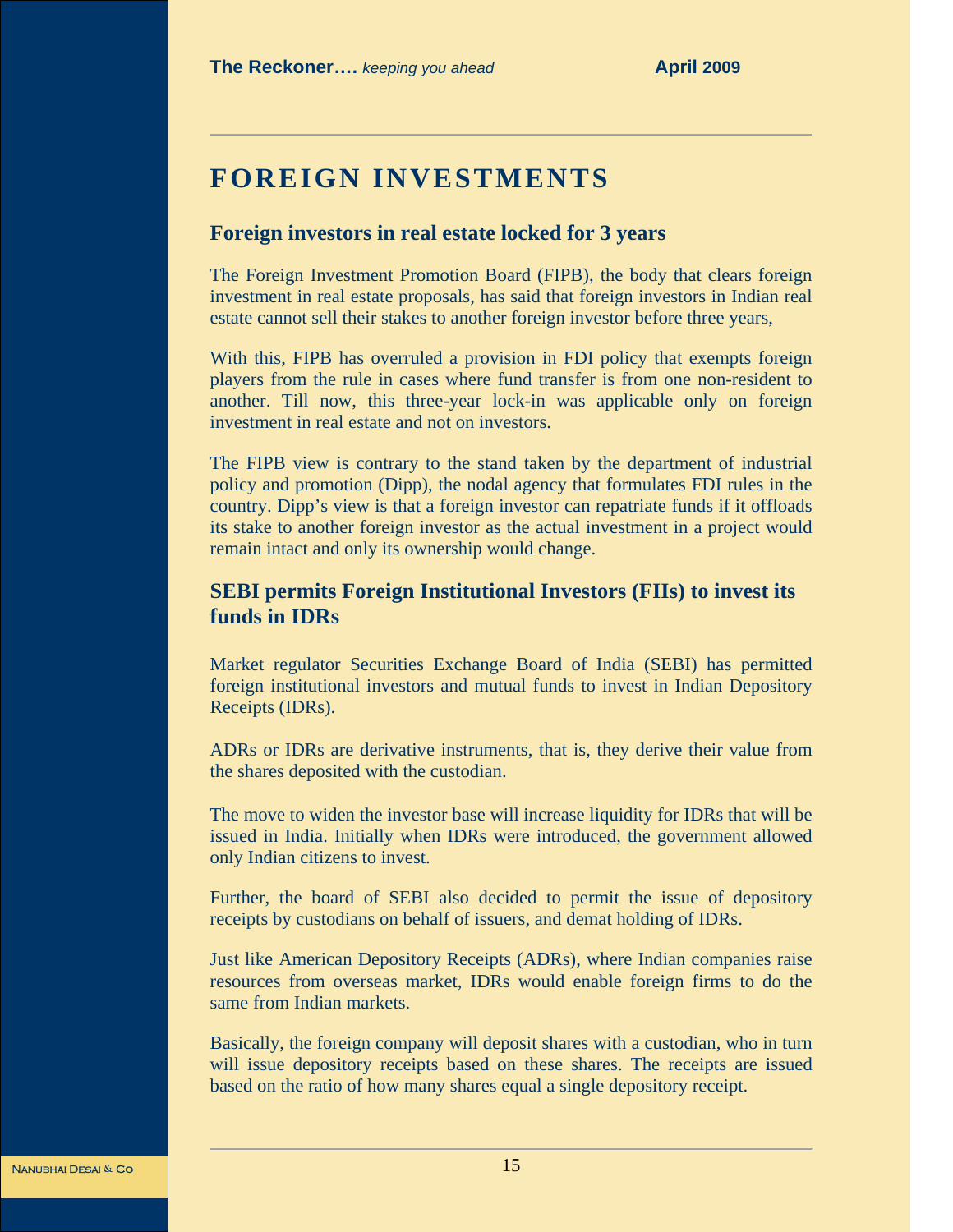IDRs have not picked up because the overseas firms faced regulatory hurdles since India does not have full capital account convertibility. Taking money raised from India would have required multiple approvals from authorities like (Foreign Exchange Management Act) FEMA.

However, by allowing the foreign portfolio investors to invest in IDRs now, the government is trying to attract foreign capital and also make IDRs more attractive for overseas firms.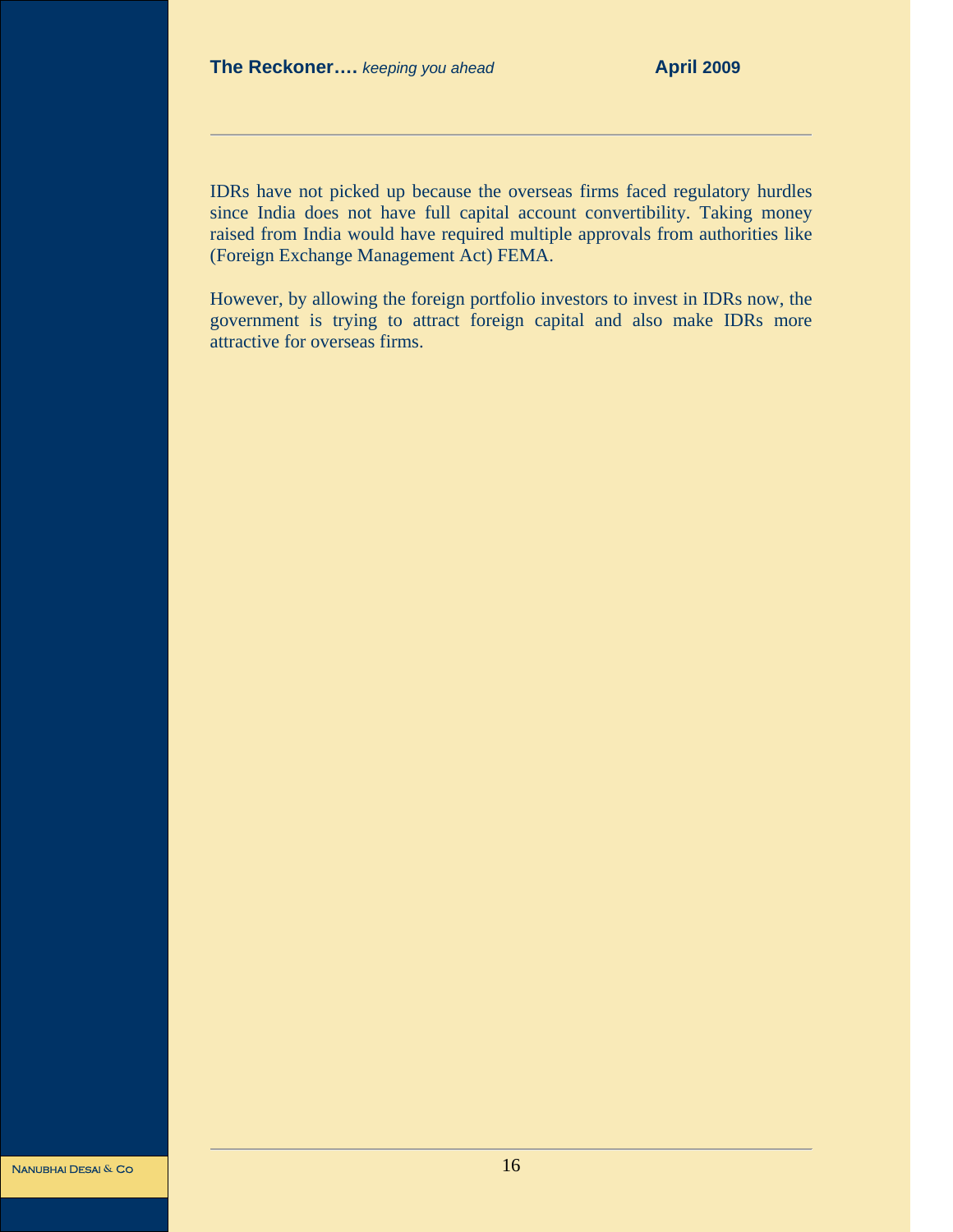# **ACCOUNTS & AUDIT**

**Revised Standards on Auditing (SA) 550 (Revised) "Related Parties"** 

Recently the Institute of Chartered Accountants of India (ICAI) has come out with revised Standards on Auditing (SA) 550 (Revised) "Related Parties".

This Standard on Auditing (SA) deals with the auditor's responsibilities regarding related party relationships and transactions when performing an audit of financial statements. Specifically, it expands on how SA 315,2 SA 3303 and SA 2404 are to be applied in relation to risks of material misstatement associated with related party relationships and transactions.

Many related party transactions are in the normal course of business. In such circumstances, they may carry no higher risk of material misstatement of the financial statements than similar transactions with unrelated parties. However, the nature of related party relationships and transactions may, in some circumstances, give rise to higher risks of material misstatement of the financial statements than transactions with unrelated parties. For example:

- Related parties may operate through an extensive and complex range of relationships and structures, with a corresponding increase in the complexity of related party transactions.
- Information systems may be ineffective at identifying or summarizing transactions and outstanding balances between an entity and its related parties.
- Related party transactions may not be conducted under normal market terms and conditions; for example, some related party transactions may be conducted with no exchange of consideration.

#### **Responsibilities of the Auditor**

Because related parties are not independent of each other, many financial reporting frameworks establish specific accounting and disclosure requirements for related party relationships, transactions and balances to enable users of the financial statements to understand their nature and actual or potential effects on the financial statements. Where the applicable financial reporting framework establishes such requirements, the auditor has a responsibility to perform audit procedures to identify, assess and respond to the risks of material misstatement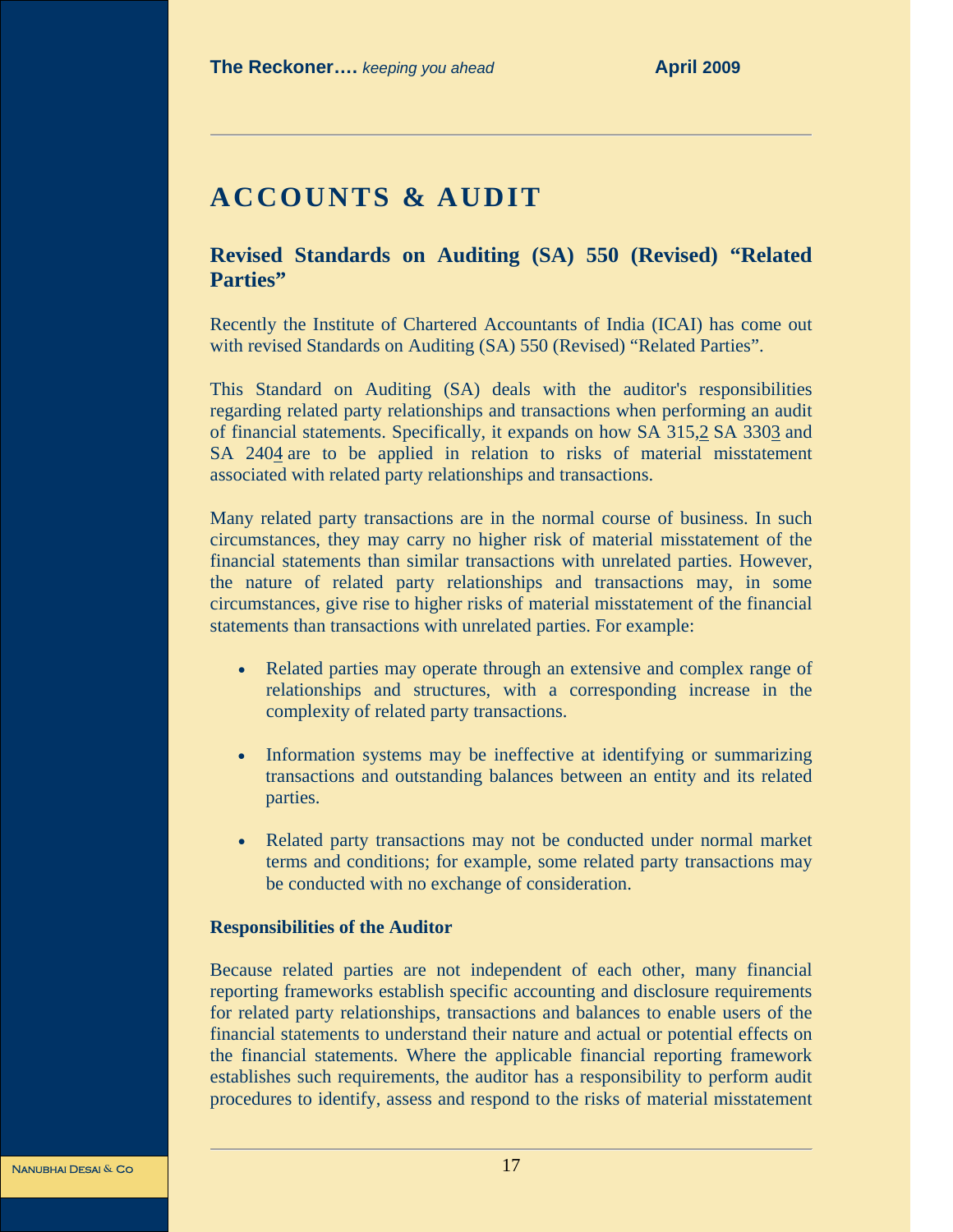arising from the entity's failure to appropriately account for or disclose related party relationships, transactions or balances in accordance with the requirements of the framework.

#### *Effective Date*

This SA is effective for audits of financial statements for periods beginning on or after April 1, 2010.

# **Standards on Internal Audit (SIA) 15 "Knowledge of the Entity and its Environment"**

Recently the Institute of Chartered Accountants of India (ICAI) has come out with Standards on Internal Audit (SIA) 15, "Knowledge of the Entity and its Environment"

The purpose of this Standard on Internal Audit is to establish standards and provide guidance on what constitutes the knowledge of an entity's business, its importance to the various phases of an internal audit engagement and the techniques to be adopted by the internal auditor in acquiring such knowledge about the client entity and its environment, prior to commencing an internal audit engagement and subsequently thereafter, at all stages of the internal audit process. This Standard also sets out the guidelines regarding the application, usage and documentation of such knowledge by the internal auditor.

In performing an internal audit engagement, the internal auditor should obtain knowledge of the economy, the entity's business and its operating environment, including its regulatory environment and the industry in which it operates, sufficient to enable him to review the key risks and entity-wide processes, systems, procedures and controls. The internal auditor should identify sufficient, appropriate, reliable and useful information to achieve the objectives of the engagement. Such knowledge is used by the internal auditor in reviewing the key operational, strategic and control risks and in determining the nature, timing and extent of internal audit procedures.

This Standard shall become mandatory from such date as may be notified by the Council in this regard.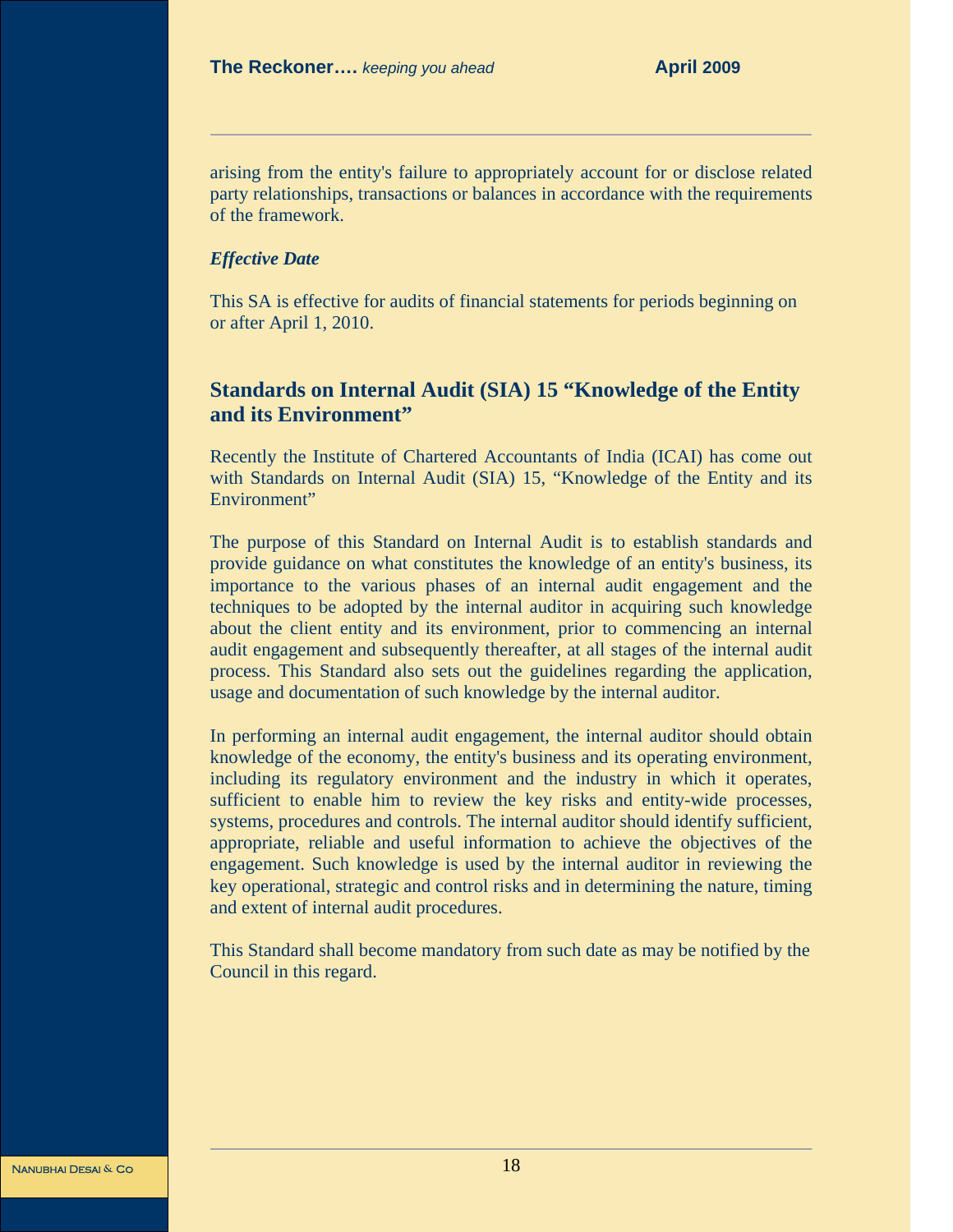# **Announcement Relating to AS-11**

Accounting Standard-11 relating to "The Effects of Changes in Foreign Exchange Rates" earlier prescribed under the Companies (Accounting Standards) Rules 2006 has been now amended by the Central Government, in terms of the powers conferred on them under the Companies Act, 1956, vide Notification dated 31st March, 2009. The said Notification contains an amendment to be inserted in the AS-11 earlier prescribed as aforementioned.

It may be noted that the amendment as contained in the said Notification shall be applicable to corporates registered under the Companies Act, 1956.

As for entities other than those registered under the Companies Act, 1956, the Accounting Standard-11 as issued by the Institute shall continue to apply.

# **The Financial Accounting Standards Board (FASB) issues final answer on Fair Value.**

The Financial Accounting Standards Board has published the "final" versions of its three controversial FASB Staff Positions to improve guidance and disclosures on fair value measurements.

FSP FAS 157-4, "Determining Fair Value When the Volume and Level of Activity for the Asset or Liability Have Significantly Decreased and Identifying Transactions That Are Not Orderly," provides guidelines for making fair value measurements more consistent with the principles presented in FASB Statement No. 157, "Fair Value Measurements."

FSP FAS 107-1 and APB 28-1, "Interim Disclosures about Fair Value of Financial Instruments," enhances consistency in financial reporting by increasing the frequency of fair value disclosures. FSP FAS 115-2 and FAS 124-2, "Recognition and Presentation of Other-Than-Temporary Impairments," provides additional guidance designed to create greater clarity and consistency in accounting for and presenting impairment losses on securities.

FSP FAS 107-1 and APB 28-1 relates to fair value disclosures for any financial instruments that are not currently reflected on the balance sheet of companies at fair value. Prior to issuing this FSP, fair values for these assets and liabilities were only disclosed once a year. The FSP now requires these disclosures on a quarterly basis, providing qualitative and quantitative information about fair value estimates for all those financial instruments not measured on the balance sheet at fair value.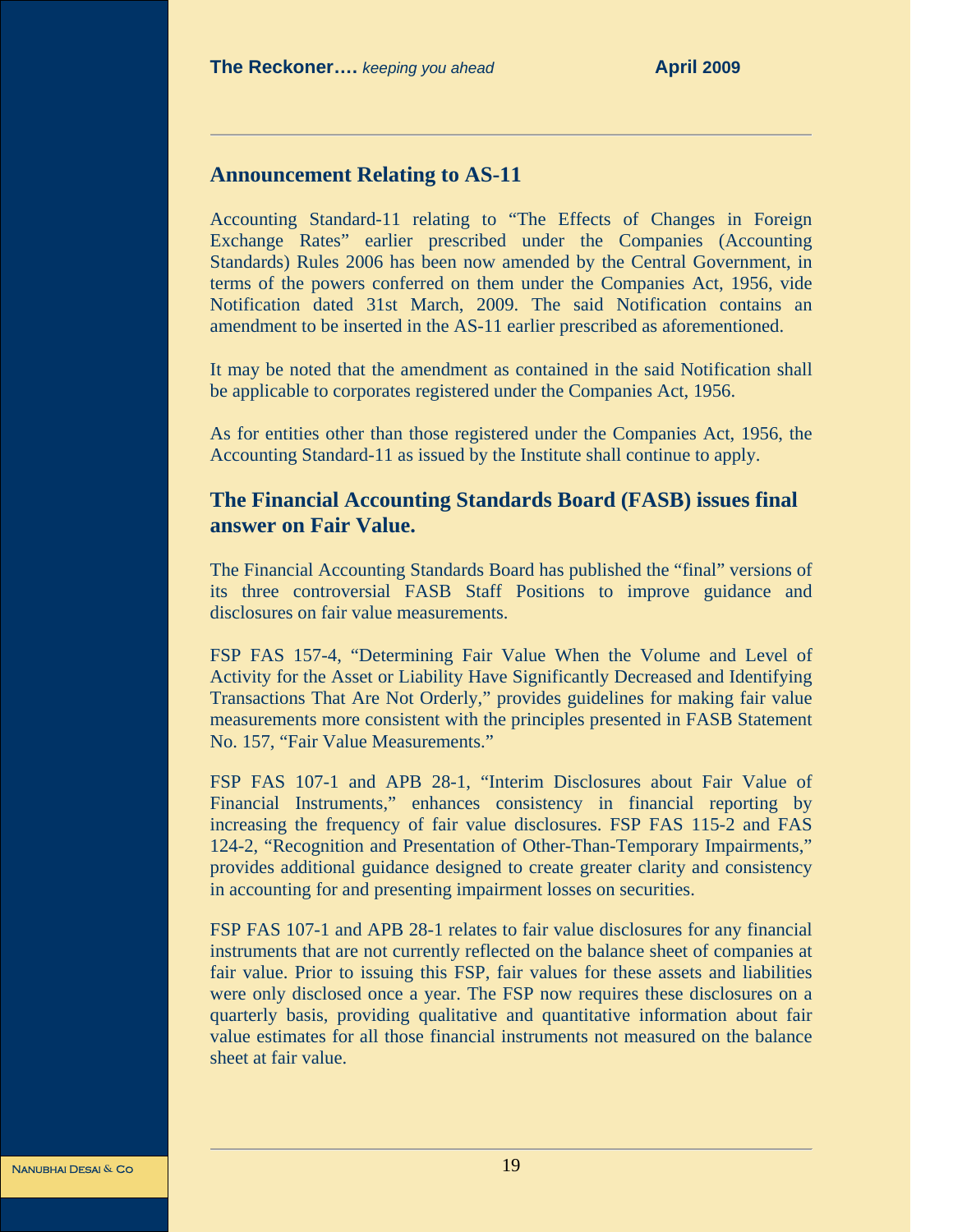FSP FAS 115-2 and FAS 124-2 on other-than-temporary impairments is intended to bring greater consistency to the timing of impairment recognition, and provide greater clarity to investors about the credit and noncredit components of impaired debt securities that are not expected to be sold. The measure of impairment in comprehensive income remains fair value. The FSP also requires increased and more timely disclosures sought by investors regarding expected cash flows, credit losses, and aging of securities with unrealized losses.

The FSPs are effective for interim and annual periods ending after June 15, 2009, but entities may adopt them early for the interim and annual periods ending after March 15, 2009. Beyond these near-term actions, the FASB also has a joint project with the International Accounting Standards Board aimed at more broadly revamping and converging their respective standards on accounting for financial instruments.

# **The Financial Accounting Standards Board (FASB) issues guidance on mark-to-market accounting**

The Financial Accounting Standards Board, which sets U.S. accounting rules, issued formal guidance that will allow companies more flexibility in their use of mark-to-market accounting.

The move is expected to improve earnings and capital levels at banks. Lawmakers, banks and other supporters of the changes had argued that the earlier version of the rules forced companies to price assets at fire-sale prices, creating a downward spiral and billions of dollars in write-downs.

In the board's formal guidance, FASB said the changes would be effective for the second quarter period for most U.S. companies, but early adoption would be permitted for the first quarter.

FASB said that its new guidance explains how companies should use mark-tomarket when a market is not active, and says there is a need to use judgment in ascertaining when a formerly active market has become inactive.

The board, as expected, will also require more disclosures by companies about expected cash flows, credit losses and aging of securities with unrealized losses, in deciding how to take write-downs on assets that have fallen sharply in value.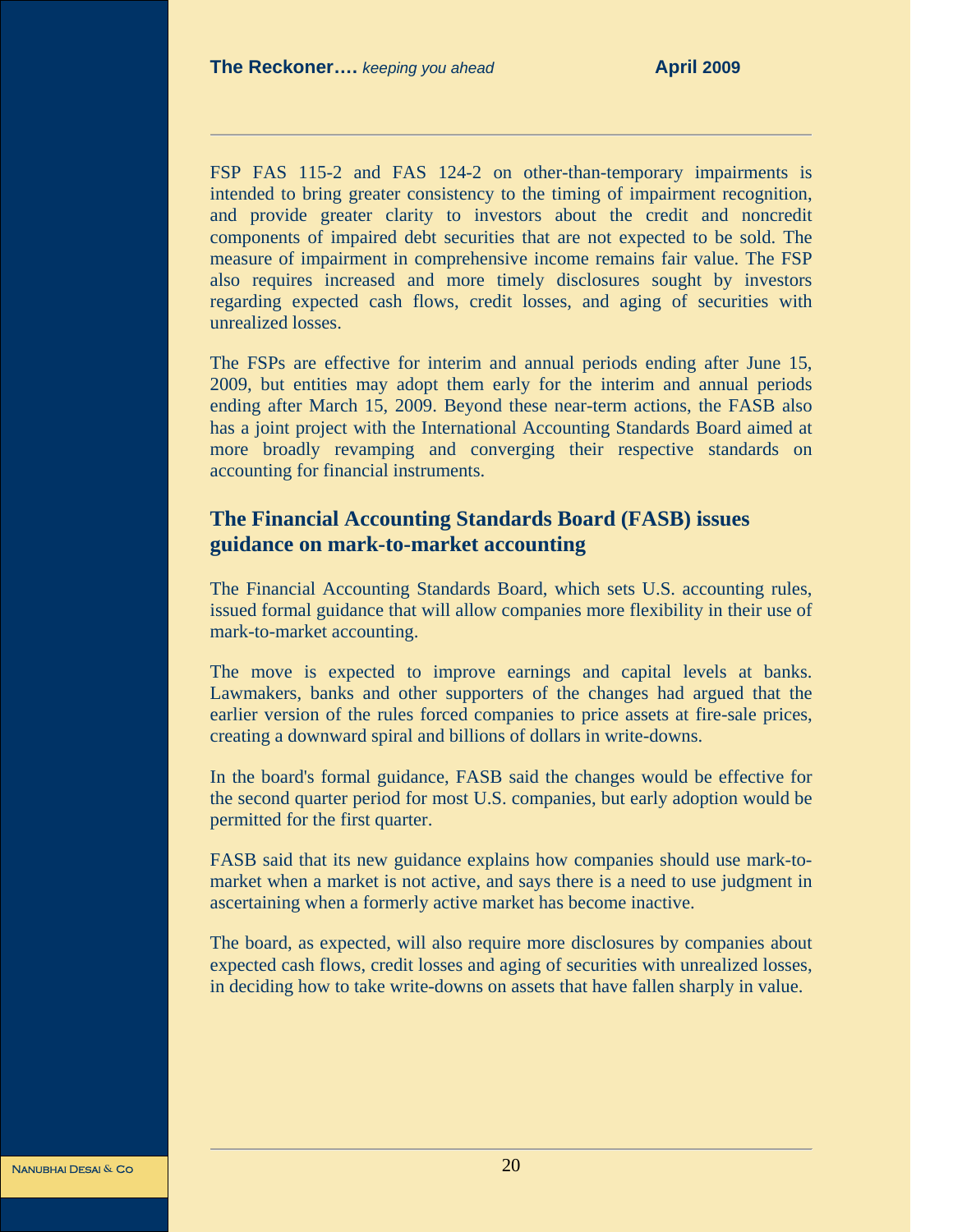#### **It is a myth IFRS requires all assets and liabilities to be measured at fair value.**

The use of fair value measurement in International Financial Reporting Standards (IFRS) is much higher than compared to that in Indian GAAP. However, it is a myth IFRS requires all assets and liabilities to be measured at fair value. For example, IFRS provides an option to an entity to use either the cost model or the revaluation model to measure fixed assets (property, plant and equipment (PPE) and intangible assets) subsequent to initial recognition.

An entity that selects the revaluation model measures items of fixed asset at fair value. Therefore, it is not mandatory for an entity to carry fixed assets at fair value. An entity may use cost model for one class of fixed assets (e.g. plant and equipment) and revaluation model for another class of fixed assets (e.g. land). Under IFRS the principle for valuation of inventories is the same as that in Indian GAAP. Inventories are valued at lower of cost or net realizable value (NRV).

IFRS uses fair value model for initial measurement of financial assets and financial liabilities. Subsequently, equity instruments and derivatives are measured at fair value. Loan and advances and debt instruments which the entity intends to hold till maturity are measured at amortized cost and not at fair value. Fair value is also used to record assets (including fixed assets) and liabilities acquired in a business combination. Fair value of those assets is considered the acquisition cost.

Fair value is an important and difficult concept in accounting. Determination of fair value involves judgment. IFRS defines fair value as "The amount for which an asset could be exchanged, or liability settled, or an equity instrument granted, could be exchanged, between knowledgeable, willing parties on an arm's length transaction". SFAS 157 (US GAAP) defines fair value as "Fair value is the price that would be received to sell an asset or paid to transfer a liability in an orderly transaction between market participants at the measurement date." Although languages are different, in spirit both definitions are same. SFAS 157 provides detailed guidance on the measurement of fair value.

The transaction to sell the asset or transfer the liability is a hypothetical transaction at the measurement date, considered from the perspective of a market participant that holds the asset or owes the liability. Thus fair value accounting is not the same as 'mark-to-market' accounting. In certain situations, for example, in the case of securities issued by a closely-held company, market value may not be available but fair value can be estimated. In certain circumstances, market value does not represent the fair value.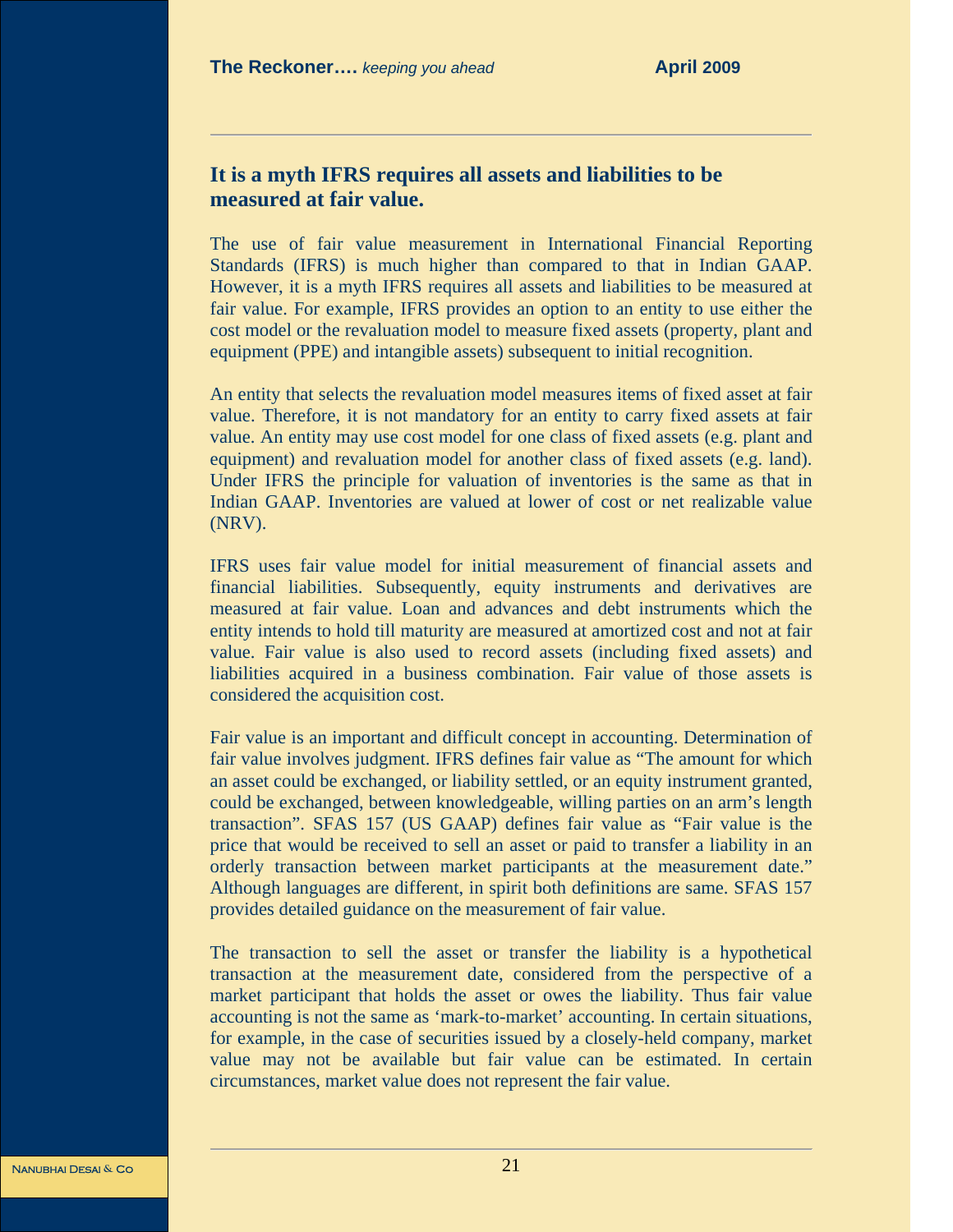Fair value accounting should be viewed 'mark-to-model' accounting rather than 'mark-to-market' accounting. In estimating fair value entity uses 'observable' inputs, that is, assumptions based on market data from sources independent of the reporting entity. It also uses 'unobservable' inputs. Unobservable inputs are inputs that reflect the reporting entity's own assumptions about the assumptions market participants would use in pricing the asset or liability developed based on the best information available in the circumstances.

SFAS 157 provides a hierarchy of inputs being used to determine the fair value. The fair value hierarchy gives the highest priority to quoted prices (unadjusted) in active markets for identical assets or liabilities (Level 1) and the lowest priority to unobservable inputs (Level 3). Level 2 inputs are inputs other than quoted prices included within Level 1 that are observable for the asset or liability, either directly or indirectly. Examples of Level 2 inputs are quoted prices for similar assets or liabilities in active markets and quoted prices for identical or similar assets or liabilities in markets that are not active.

An active market for the asset or liability is a market in which transactions for the asset or liability occur with sufficient frequency and volume to provide pricing information on an ongoing basis. Examples of active market are the capital market and the commodity exchange. A quoted price in an active market provides the most reliable evidence of fair value and should be used to measure fair value whenever available. A fair value measurement assumes the transaction to sell the asset or transfer the liability occurs in the principal market for the asset or liability or, in the absence of a principal market, in the most advantageous market for the asset or liability.

Price quoted in an active market does not represent fair value if the volume and level of activity have decrease significantly and there is no orderly transaction for the asset or liability. Therefore, if the volume and level of transaction for the shares of B have decreased significantly and the transaction is not an orderly transaction the share price of Rs 80 does not represent fair value.

Recently FASB has issued a Staff Position (FSP FAS 157-4) which provides additional guidance on how to determine whether there has been a significant decrease in volume and level of transactions for a particular asset or liability. The Staff Position stipulates that if the reporting entity concludes that there has been significant decrease in the volume and level of activity, significant adjustments to the quoted price might be required to determine the fair value.

Market price may deviate from the fair value due to speculation even if the volume and activity level have not been decreased. The FASB Staff Position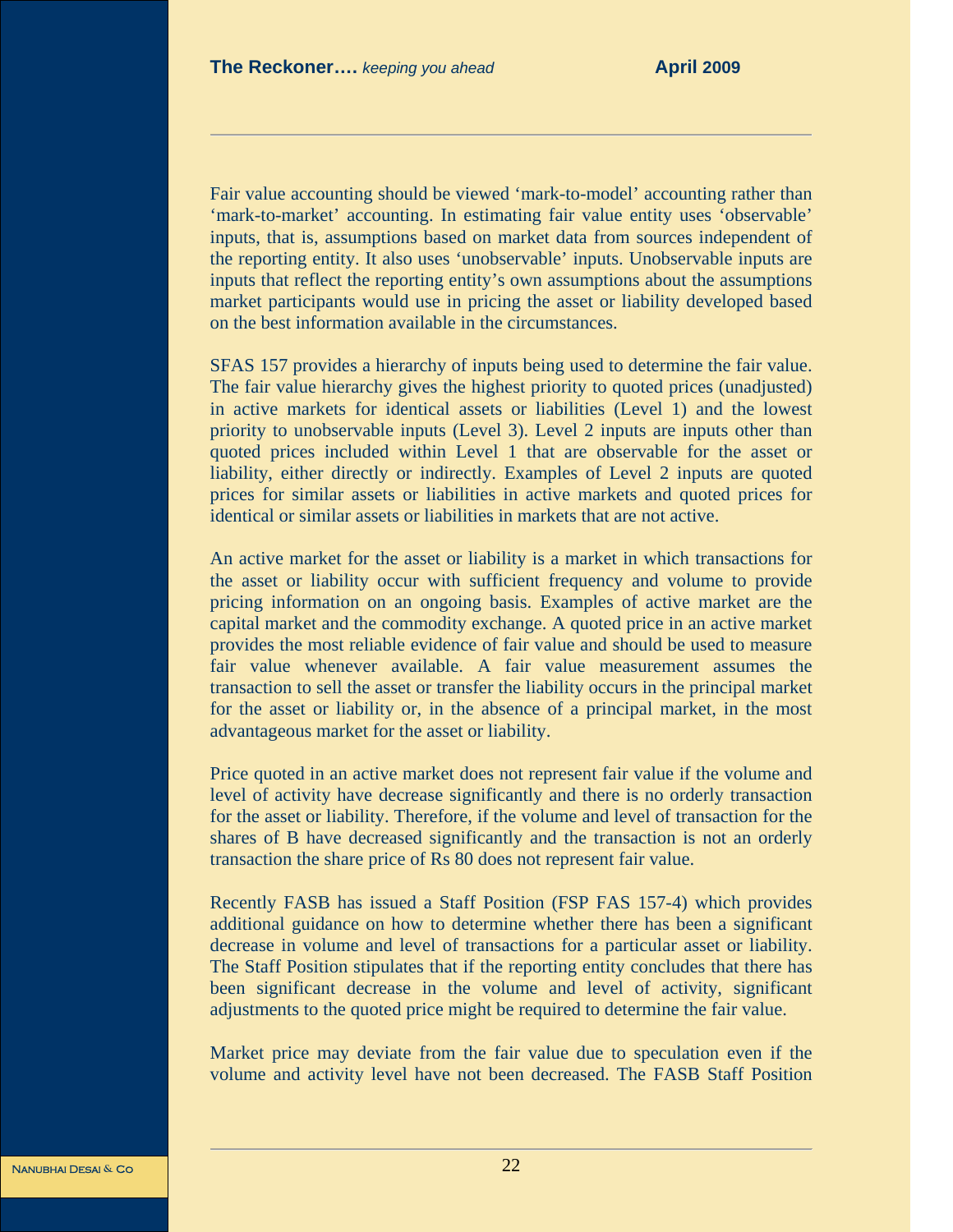does not cover this case, perhaps rightly so because it is difficult to objectively identify such deviations without the benefit of hind sight.

#### **No AS-11 breather for non-corporate entities**

The Institute of Chartered Accountants of India (ICAI) has said AS-11 would continue to apply to all non-corporate entities.

Therefore, even as corporate India is cheering after the government cleared the proposal to defer AS-11 implementation for companies to 2011, non-corporate bodies like proprietary firms, partnerships firms or Association of Persons (AoP) firms would continue to abide by AS-11 and deduct the losses incurred due to foreign exchange movement against their profits.

The government has postponed the compliance for the corporates with retrospective effect from December 7, 2006 till 2011. Now they will have the option to show the forex loss or gain according to AS-11 or Schedule VI of the Companies Act, which allows adjustment of profit or loss against the asset.

In 2011, when India will converge with the International Financial Reporting Standards (IFRS), companies will have to compulsorily report mark-to-market losses and gains.

#### **Only peer reviewed firms to audit listed companies: ICAI**

From accounting periods commencing on or after April 1, 2009, all listed companies would be audited by only those firms that have been issued peer review certificate by the Peer Review Board of the Institute of Chartered Accountants of India (ICAI), a release by the apex body said.

Apex accounting body Institute of Chartered Accountants of India (ICAI) said all listed companies would be audited by only peer review certified companies for periods starting April 1 this year and over 1,200 firms have been selected for this review.

It also said the financial statements of companies coming out with IPOs need to be certified by firms which have been issued a certificate from the Peer Review Board.

Peer review is the evaluation of work or performance by other people in the same field in order to maintain or enhance the quality of the work or performance.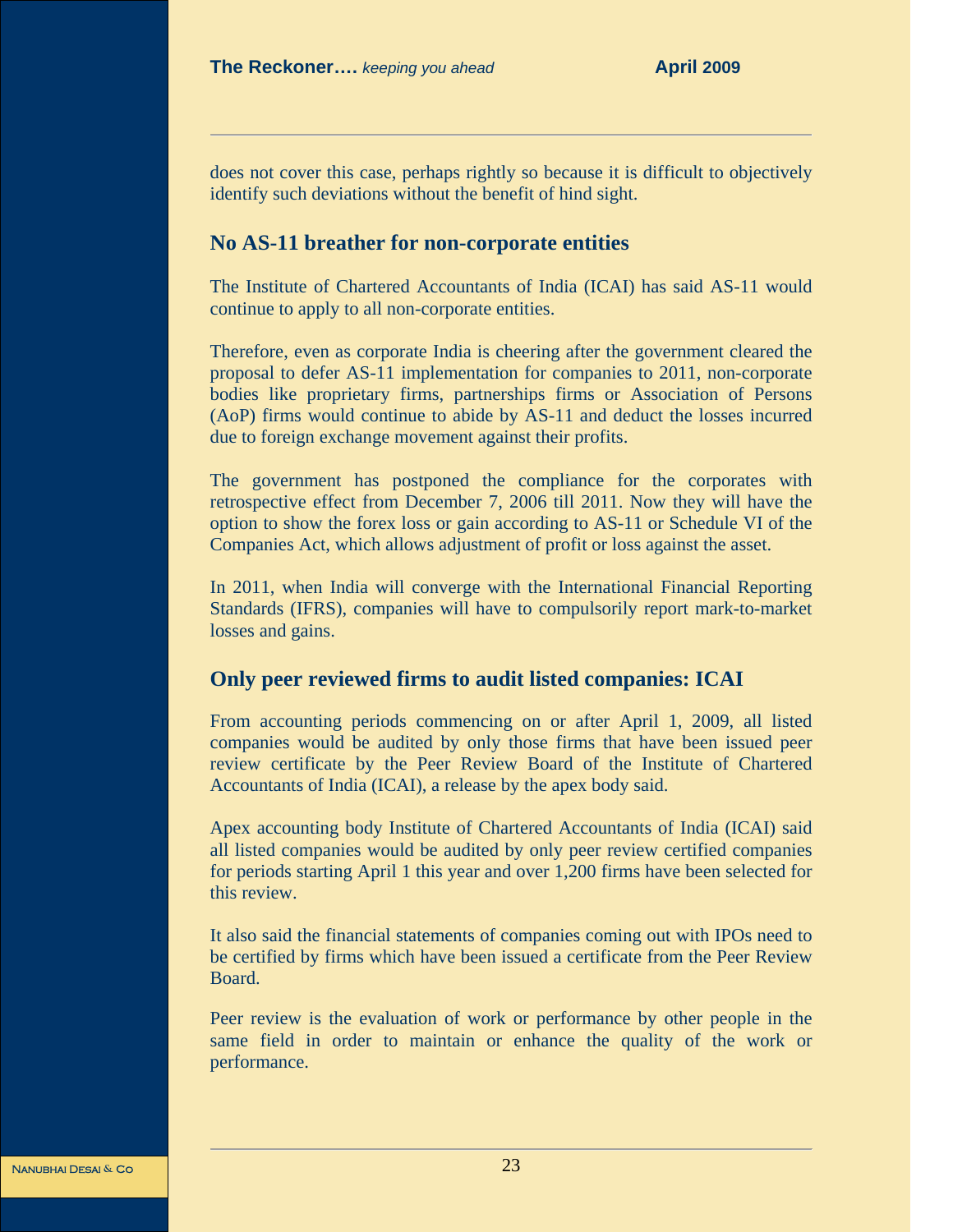The financial statements of companies coming out with Initial Public Offerings (IPO) should also be certified by the audit firms who have been issued a certificate from the Peer Review Board, the release said.